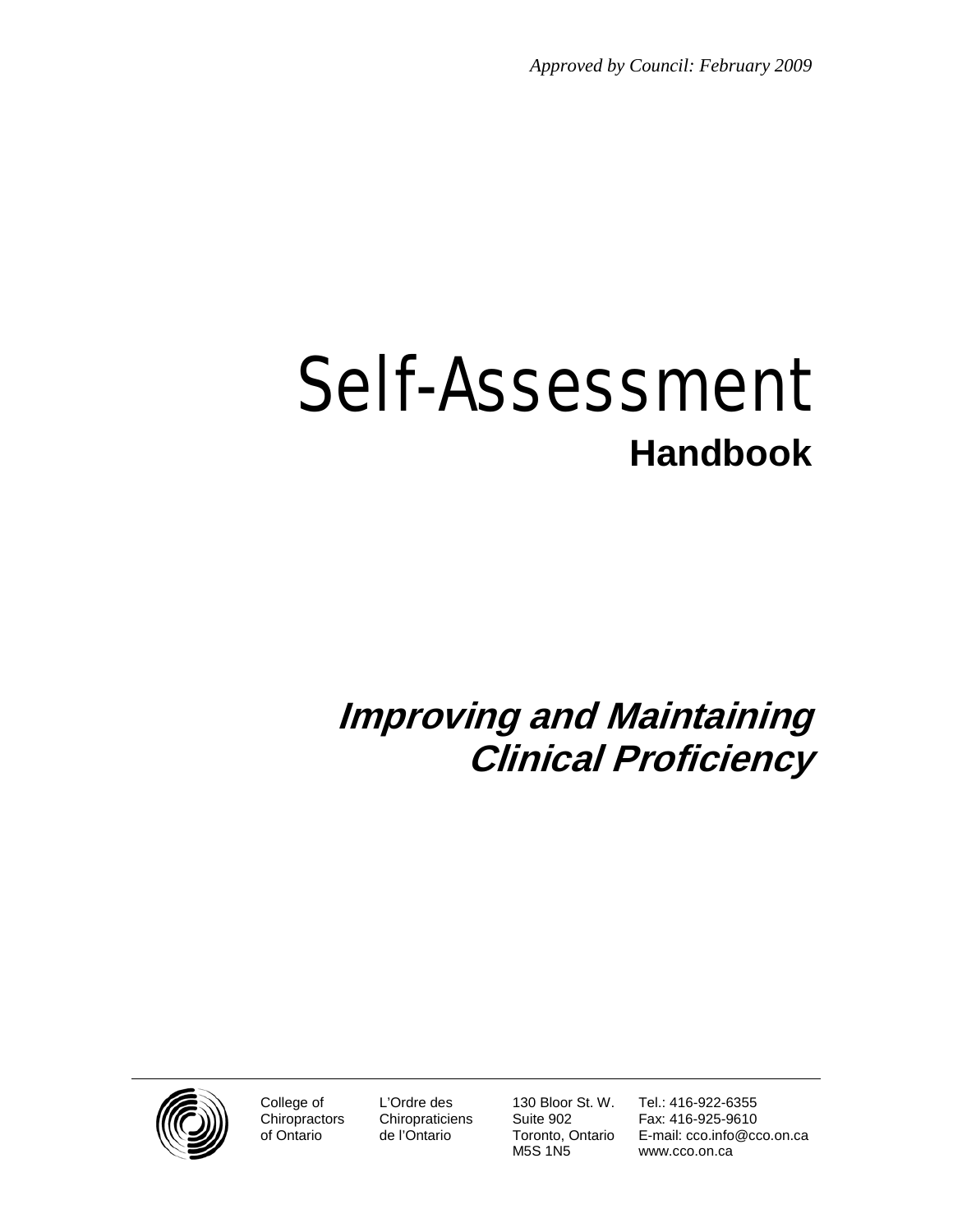#### **INTEGRATION**

The following diagram illustrates the integration of the self assessment and continuing education initiatives of the Quality Assurance Committee.

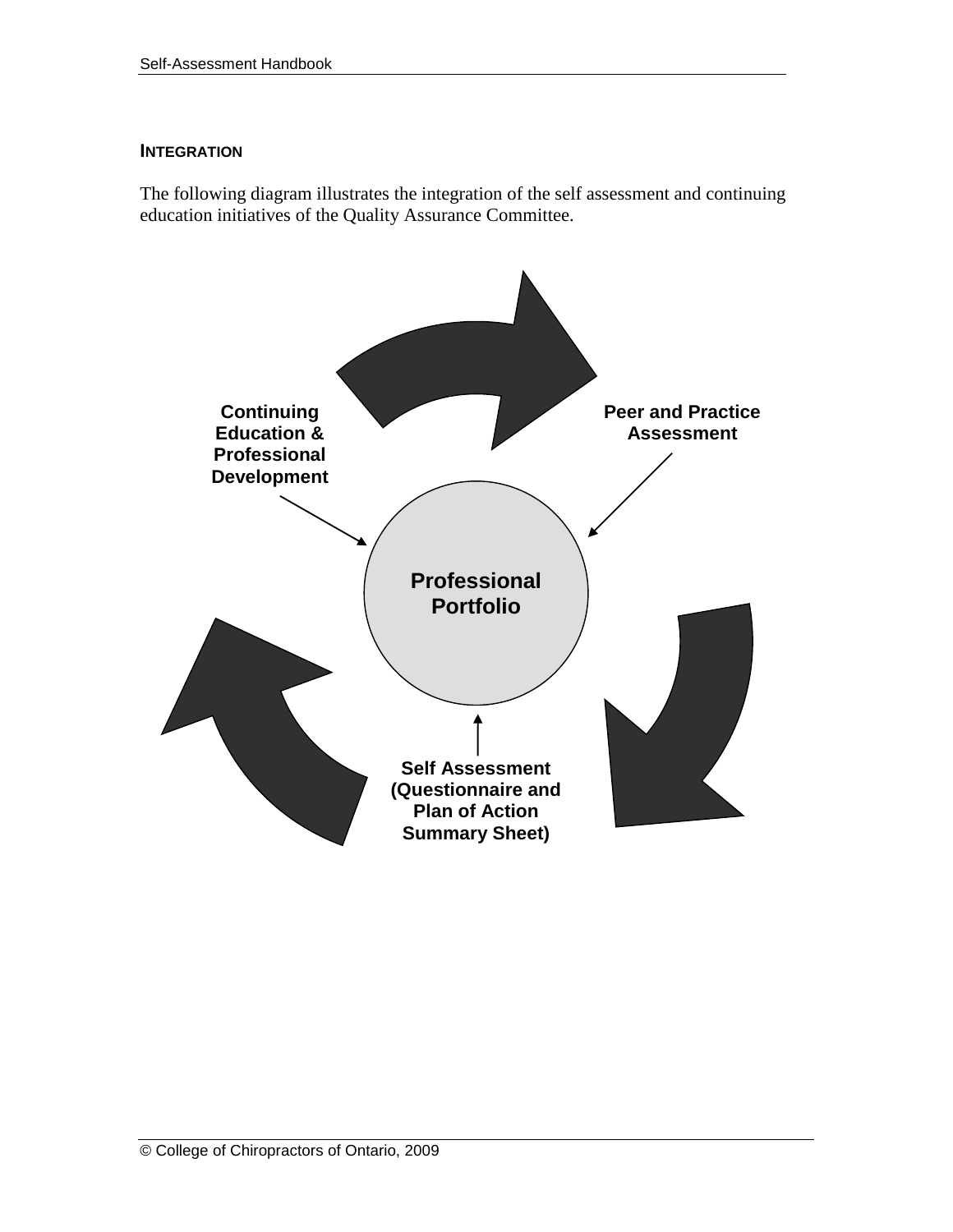#### **BACKGROUND AND LEGISLATIVE CONTEXT**

The statutory mandate of the College of Chiropractors of Ontario (CCO) under the *Regulated Health Professions Act, 1991* (*RHPA*) is to regulate chiropractic in the public interest. CCO views continuing education and professional development as an important step in ensuring the people of Ontario receive competent and ethical chiropractic care. In addition, continuing education and self assessment is consistent with the legislative requirements of the *RHPA*.

On becoming registered with CCO, members have the right to call themselves chiropractors and to practise chiropractic within the scope of practice identified in the *Chiropractic Act, 1991*. In assuming the right to practise, members also assume the responsibilities associated with this right, including the responsibility to maintain competence. Members are accountable for their own practice and for implementing professional development activities based on assessed learning needs.

At the same time, the public must feel confident that members, who demonstrated entrylevel competencies when they received their initial registration, continue to be competent for as long as they are in practice. Further, the public should reasonably expect some level of consistency of experience, such as a thorough history, pertinent examination, diagnosis/clinical impression, plan of care, and outcome evaluations.

#### **REVISIONS TO THE RHPA**

The provincial government introduced revisions to the *RHPA* in June 2007, which went into effect on June 4, 2009. Amendments include revisions to the Quality Assurance program of all colleges regulated by the *RHPA.* The Quality Assurance Committee's statutory responsibility is reflected in Section 80 (1) of the *Health Professions Procedural Code* (*Code*), schedule 2 of the *RHPA,* which reads as follows:

- 80.1 A quality assurance program prescribed under section 80 shall include,
	- (a) continuing education or professional development designed to,
		- (i) promote continuing competence and continuing quality improvement among the members,
		- (ii) address changes in practice environments, and
		- (iii)incorporate standards of practice, advances in technology, changes made to entry to practice competencies and other relevant issues in the discretion of the Council;
	- (b) self, peer and practice assessments; and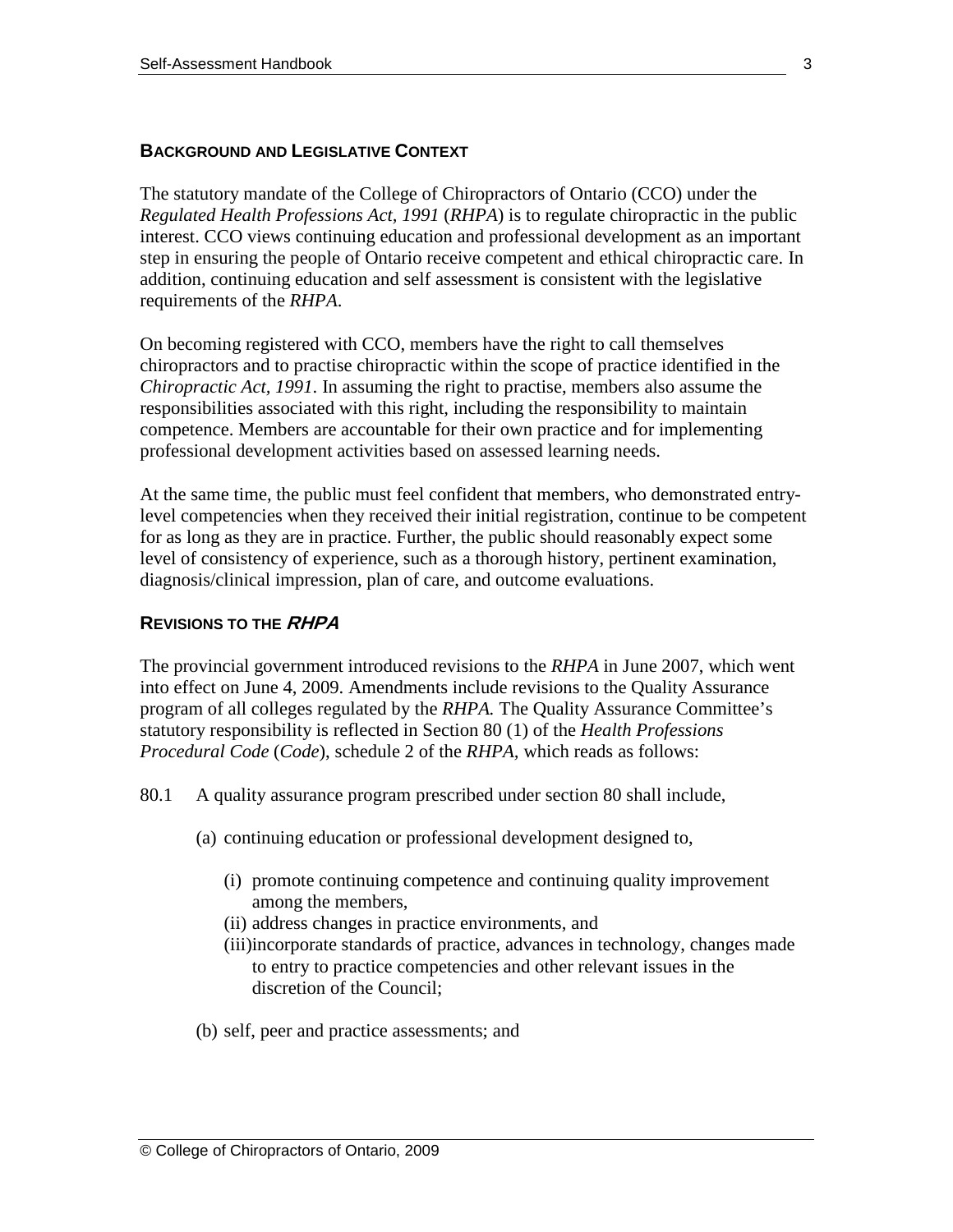(c) a mechanism for the College to monitor members' participation in, and compliance with, the quality assurance program.

#### **SELF ASSESSMENT**

Self assessment consists of two sections – a self-reflective questionnaire and a plan of action summary sheet.

The self-assessment questionnaire is designed to help members reflect on their current professional proficiency, identify areas of strength and areas for improvement, and develop a learning plan that will address those areas that need improvement. Members must complete the self assessment process once every two years, as determined by CCO.

Members will not be required to submit their self-assessment questionnaire to CCO. It is for their personal review only.

Once a member has completed the self-assessment questionnaire and has identified areas that need improvement, the member should transfer the information to the selfassessment plan of action summary sheet. Using this summary sheet, the member will develop a learning plan to guide his/her CE and professional development. The plan of action summary sheet is a component of the member's professional portfolio. It will be reviewed by a peer assessor during the member's peer and practice assessment to monitor his/her compliance with the self-assessment process.

Please review this handbook when completing the self assessment. It will provide you with important information that explains the clinical relevance and professional standards associated with each response.

**Please refer to CCO's web site [\(www.cco.on.ca\)](http://www.cco.on.ca/) for all relevant regulations, standards of practice, policies and guidelines. Government legislation is posted on [www.e-laws.gov.on.ca/index.html.](http://www.e-laws.gov.on.ca/index.html) In the event of any inconsistency between this document and the legislation that affects chiropractic practice, the legislation governs.**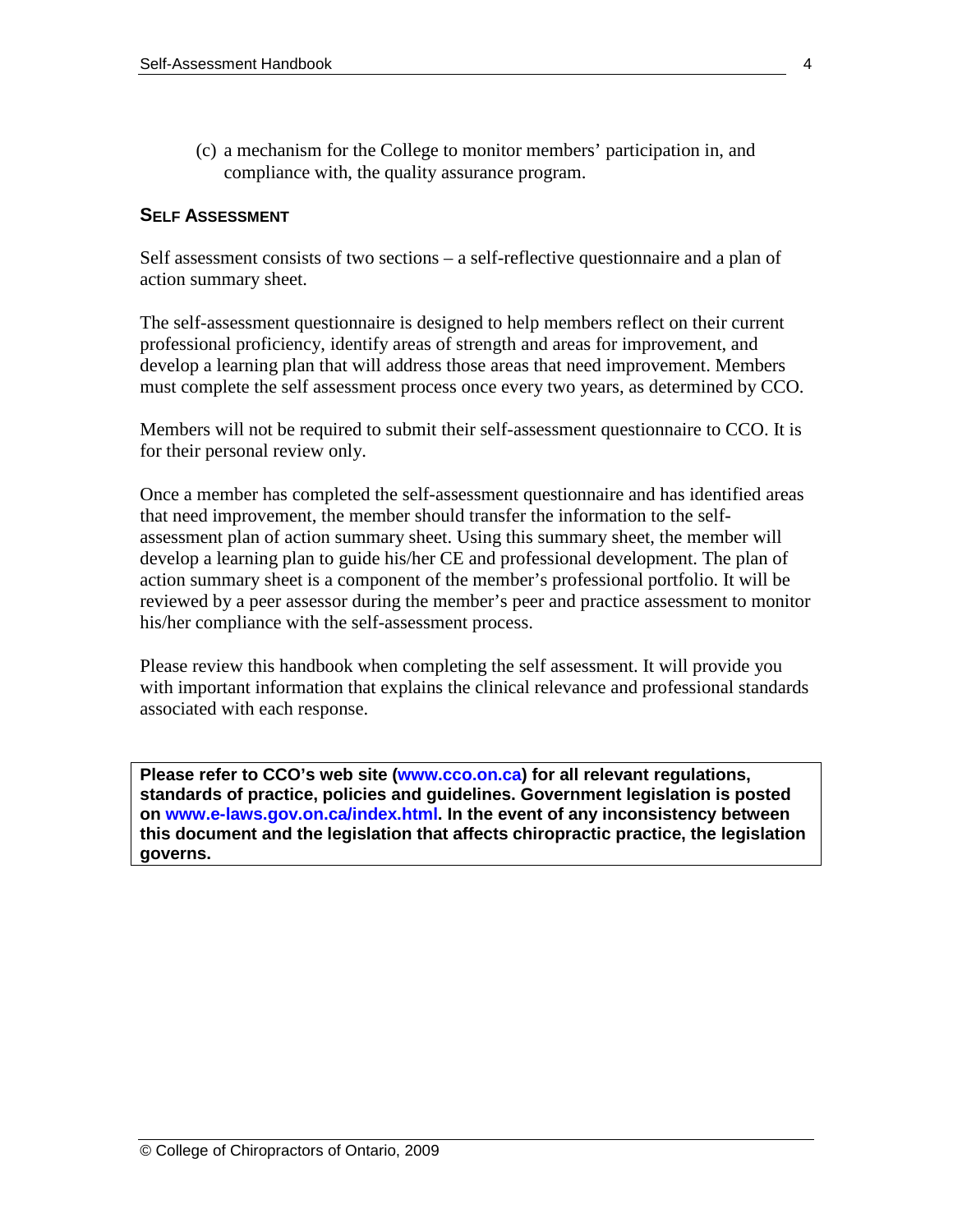| <b>Section</b>                                                                                         | Page No. |
|--------------------------------------------------------------------------------------------------------|----------|
| <b>Doctor-Patient Interaction</b>                                                                      |          |
| <b>History Taking</b><br>1.                                                                            | 6        |
| <b>Physical Assessment</b><br>2.                                                                       | 7        |
| Ordering, Taking and Interpreting Radiographs<br>3.                                                    | 7        |
| Diagnosis or Clinical Impression<br>4.                                                                 | 8        |
| <b>Report of Findings</b><br>5.                                                                        | 8        |
| <b>Chiropractic Care</b><br>6.                                                                         | 10       |
| <b>Advice Given to Patients</b><br>7.                                                                  | 10       |
| Outcome Measures/Re-assessment<br>8.                                                                   | 10       |
| $\mathbf{I}$<br><b>Professional Responsibilities</b>                                                   |          |
| General Knowledge of Legislation, Regulations, Standards of<br>1.<br>Practice, Policies and Guidelines | 11       |
| Scope of Practice<br>2.                                                                                | 12       |
| Consent<br>3.                                                                                          | 13       |
| <b>Reporting Obligations</b><br>4.                                                                     | 14       |
| Interprofessional Obligations<br>5.                                                                    | 15       |
| Acupuncture<br>6.                                                                                      | 16       |
| Members of More Than One Health Profession<br>7.                                                       | 16       |
| <b>Chiropractic Care of Animals</b><br>8.                                                              | 16       |
| <b>Orthotics</b><br>9.                                                                                 | 16       |
| 10. Conflict of Interest in Commercial Ventures                                                        | 17       |
| 11. Best Practices                                                                                     | 17       |
| III<br>Communications                                                                                  | 17       |
| IV<br><b>Office Policies</b>                                                                           |          |
| 1. Record Keeping                                                                                      | 18       |
| Management and Financial Policies<br>2.                                                                | 18       |
| Advertising<br>3.                                                                                      | 18       |
| V<br><b>Continuing Education and Professional Development</b>                                          | 19       |
| 1. Professional Portfolio                                                                              | 19       |
| <b>Self Assessment</b><br>2.                                                                           | 19       |
| VI Plan of Action Summary Sheet Samples                                                                | 21       |

# **GUIDE TO COMPLETING THE SELF-ASSESSMENT QUESTIONNAIRE**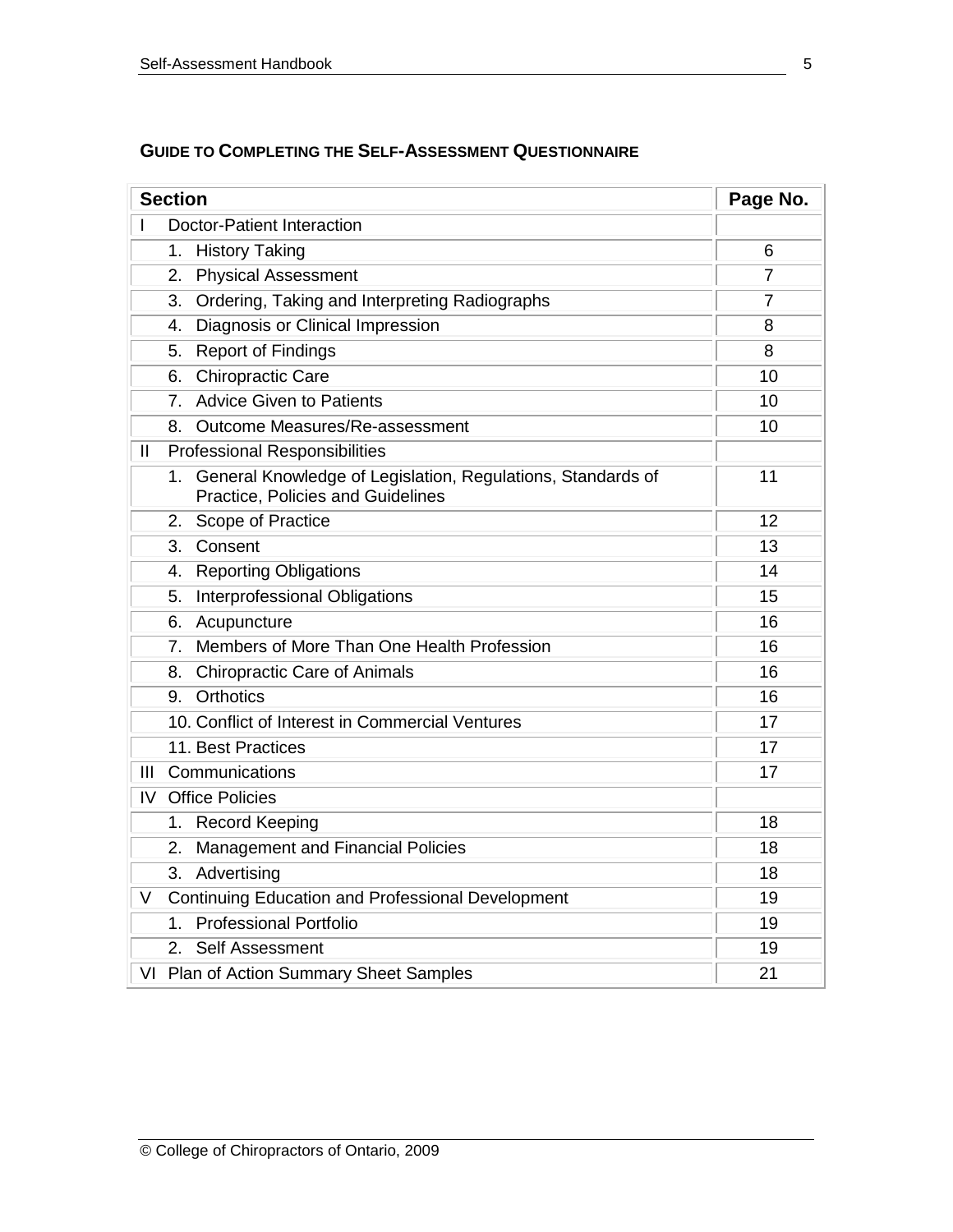# **I Doctor-Patient Interaction**

#### **1. History Taking**

It is useful to divide the patient interview or history-taking process into two components: those questions that ask about what prompted the patient to attend your office (the 'problem') and general information about the patient (the 'person').

With respect to the 'problem', questions listed should be asked during patient interviews. Each question can provide valuable information. It is also important to ask these questions from a clinical perspective (information gathered to reach a diagnosis/clinical impression in order to develop a reasonable care plan) rather than a purely technical perspective (simply asking each question). It should be remembered that 80 per cent of all relevant information germane to the patient's problem/concern is gathered during the interview.

For example, simply asking the patient: *How often do you experience the problem* (*frequency*) and recording vague responses such as "sometimes" or "a lot" may be insufficient. It is more informative to ascertain specifically what the patient means by "sometimes." For some patients, this may mean monthly. For other patients, this may mean three times a week.

It may also be beneficial to find out *when* or *at what times* does the patient experience the problem. For example, a problem that is identified as "worse in the morning" may be related to the patient's sleeping position, whereas problems that "worsen as the day goes on" may be related to the patient's occupation. Perhaps the problem is seasonal or perhaps the patient only experiences the problem during the week (e.g., only while at school or work) but not during the weekend.

Similarly, *prior occurrence* can be a very important branch point question. For example, if the patient states he/she has had this problem before, it is beneficial to ascertain:

- the etiology was the same in both instances;
- the length of time needed for the patient to recover previously;
- if the patient received a diagnosis/clinical impression from the other health care provider;
- the availability of other potentially relevant sources of information (previously taken x-rays, blood work);
- what therapies were provided; and
- whether the therapies received were beneficial.

Since there are a plethora of technique systems in chiropractic, it is important not to assume that the patient has previously received the same type of therapy you may be planning on providing to the patient at this time.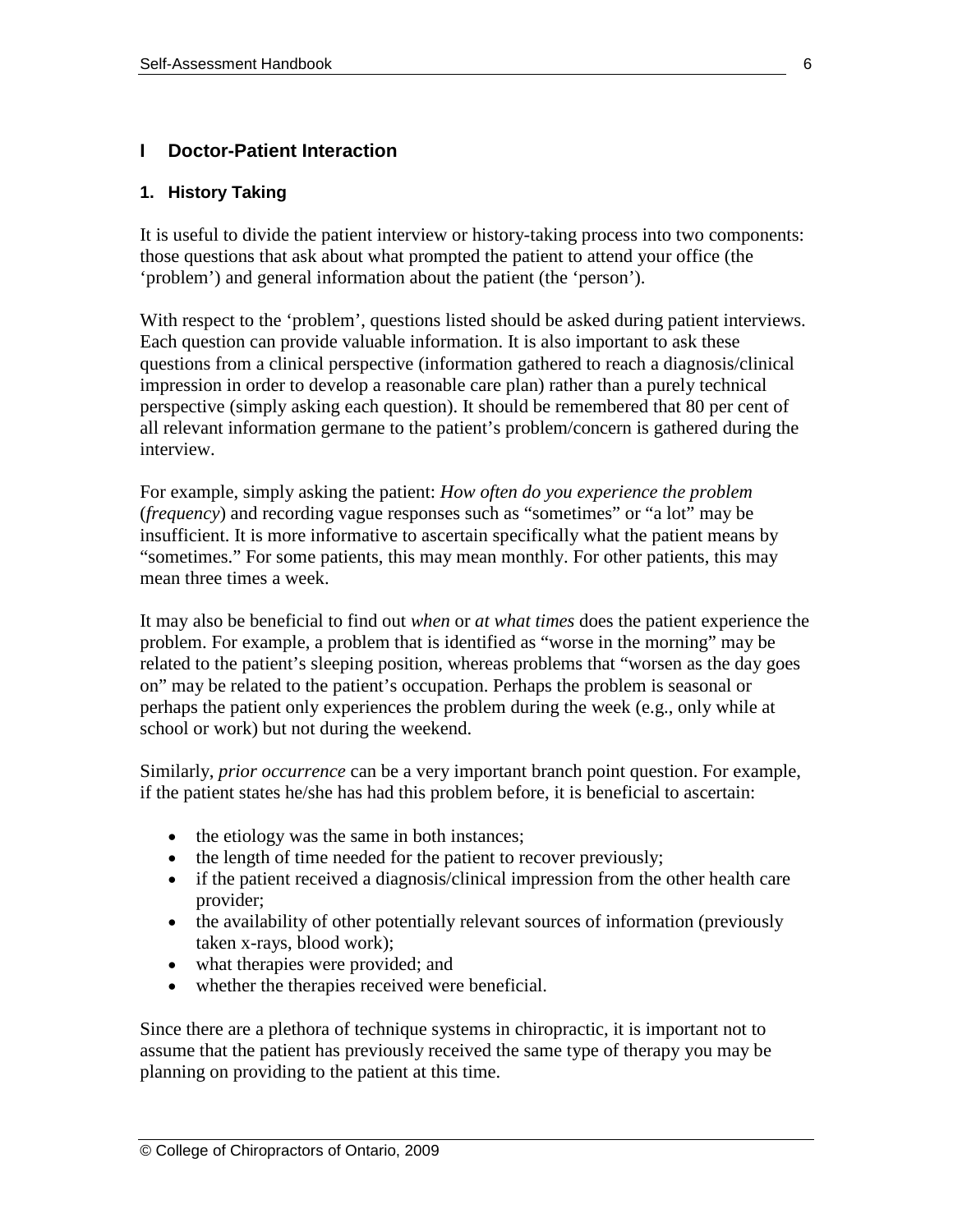The other set of questions ('the person') are also very important and should be asked during each patient interview a chiropractor performs. If a chiropractor should forget to ask a question on the patient's first visit, it is certainly acceptable to ask it on a subsequent visit.

# **2. Physical Assessment**

Unlike some other health care professions, such as dentistry, the physical assessment procedures used by one chiropractor may differ from the physical assessment procedures used by another chiropractor. That said, a prudent clinician avoids relying exclusively on only one or two of the assessment procedures listed.

In other words, surveys indicated that chiropractors tend to develop their own set of hybridized diagnostic inputs to form a clinical impression or reach a diagnosis/clinical impression. This is based on education (the curriculum of the accredited chiropractic college from which they graduated), their accrual of clinical experience (which tests are found to be useful in clinical practice), mentorship and continuing education activities, such as attending conferences or seminars, or reading current journal articles.

In general, all of the listed physical assessment procedures are permitted for use in Ontario and a chiropractor need not perform all of these procedures. In fact, some chiropractors may choose not to use some of the listed procedures at all. However, the caveat is that it is the chiropractor's responsibility to ensure he/she has performed a sufficiently in-depth assessment to reach a reasonable diagnosis/clinical impression, has identified any *red flags* (absolute contraindications to care) or *yellow flags* (relative contraindications to care) and has gathered sufficient information to determine whether the patient's clinical condition can be managed within the scope of practice of chiropractic in Ontario.

Thus, the physical assessment performed should support the practitioner's decision to exclusively manage the patient; co-manage the patient; or refer the patient to a more appropriate health care provider.

There is no expectation on any chiropractor to possess superhuman diagnostic skills. What is required is that any care plan developed by the chiropractor ought to be clinically defensible based on the physical assessment performed.

Lastly, it is advisable to describe, and have the patient consent, to all the physical assessment procedures you are planning to perform prior to performing them.

# **3. Ordering, Taking and Interpreting Radiographs**

X-ray is an essential diagnostic tool that many chiropractors use as part of their practices. A number of chiropractors own and operate their own x-ray equipment, while others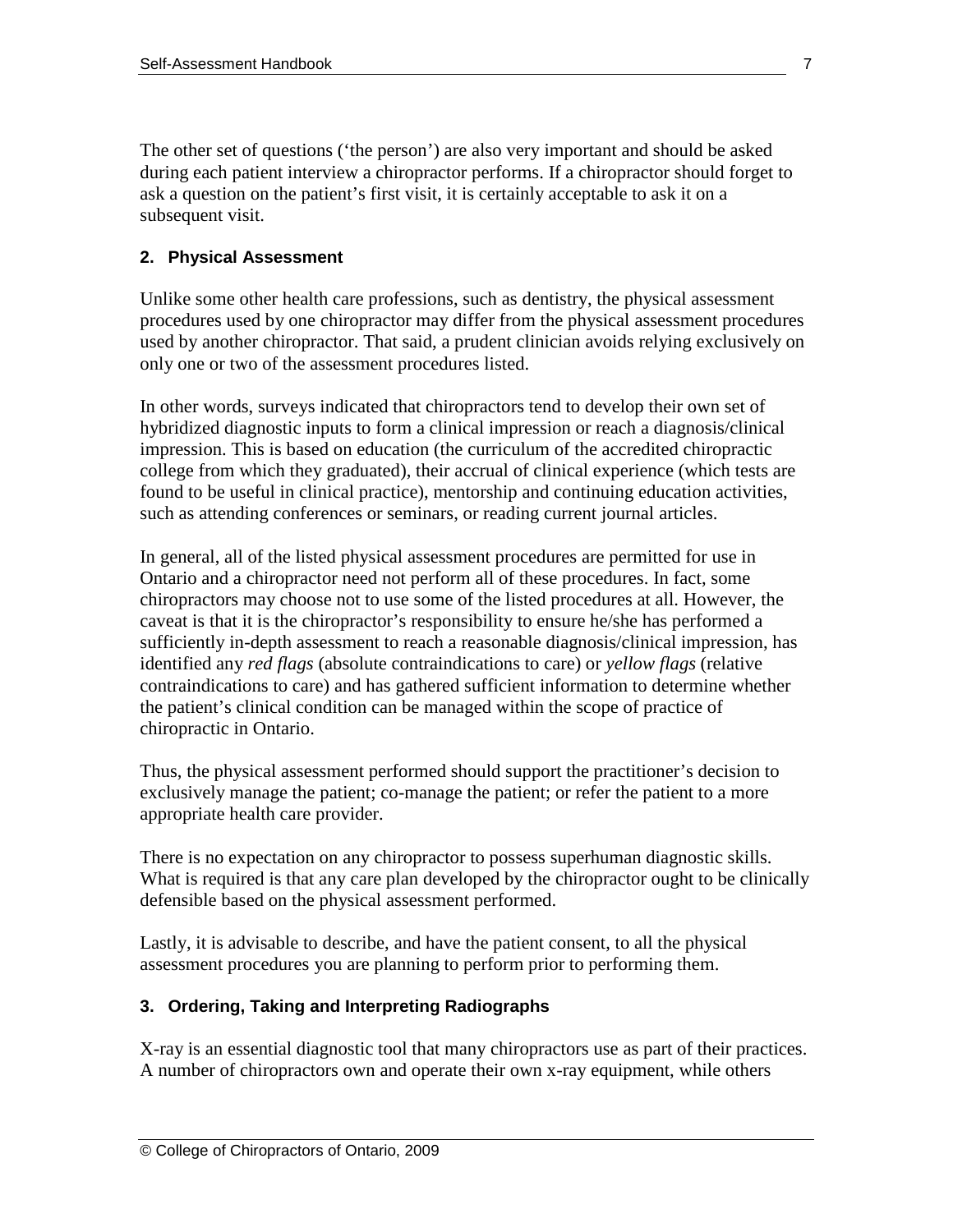order x-rays from other chiropractors and laboratories. All members must be familiar with standard of practice S-006: Ordering, Taking and Interpreting Radiographs. This standard describes what pieces of information are required to be in radiological records, logs and reports. This standard further explains proper record keeping, billing, consent, patient selection and equipment registration protocols for the use of x-ray.

#### **4. Diagnosis or Clinical Impression**

There are any number of acceptable formats that can be used to record the diagnosis/clinical impression reached by the chiropractor. In general, however, any discussion about a diagnosis/clinical impression should be able to address all six of the components:

- timeframe (acute, chronic, recurrent);
- intensity (mild, moderate, severe);
- cause (postural, traumatic, lifestyle, genetic, etc.);
- anatomical location/structure:
- pathology (subluxation/joint dysfunction, sprain, strain, etc.); and
- associated symptoms.

For example, acute, moderate, postural (L) sacroiliac joint dysfunction/ subluxation with concomitant hypertonicity of the (L) piriformis muscle. Furthermore, the care plan provided should be reasonably linked to the diagnosis/ clinical impression developed.

#### **5. Report of Findings**

The Report of Findings involves providing the patient with his/her diagnosis/clinical impression and the types of therapies the chiropractor plans on providing to the patient. This involves obtaining consent from the patient prior to rendering any type of therapy.

The principle of obtaining consent prior to touching or treating a patient is entrenched in legislation, regulation, and standard of practice S-013: Consent. In general, consent can only be obtained if the patient is provided not only with a description of the risks of the therapy to be provided, but also the purported benefits as well as available alternatives. For additional information regarding consent, please refer to page 12 of this document and standard of practice S-013: Consent.

For consent to be considered valid, the patient must be able to provide it voluntarily, without duress, misrepresentation or fraud. Moreover, the patient must have the mental capacity to provide the consent.

In discussing the effects, material risks and side effects of the proposed examination or treatment and alternative examinations or treatments, members shall disclose improbable risks particularly if the effects are serious. Accordingly, members shall include a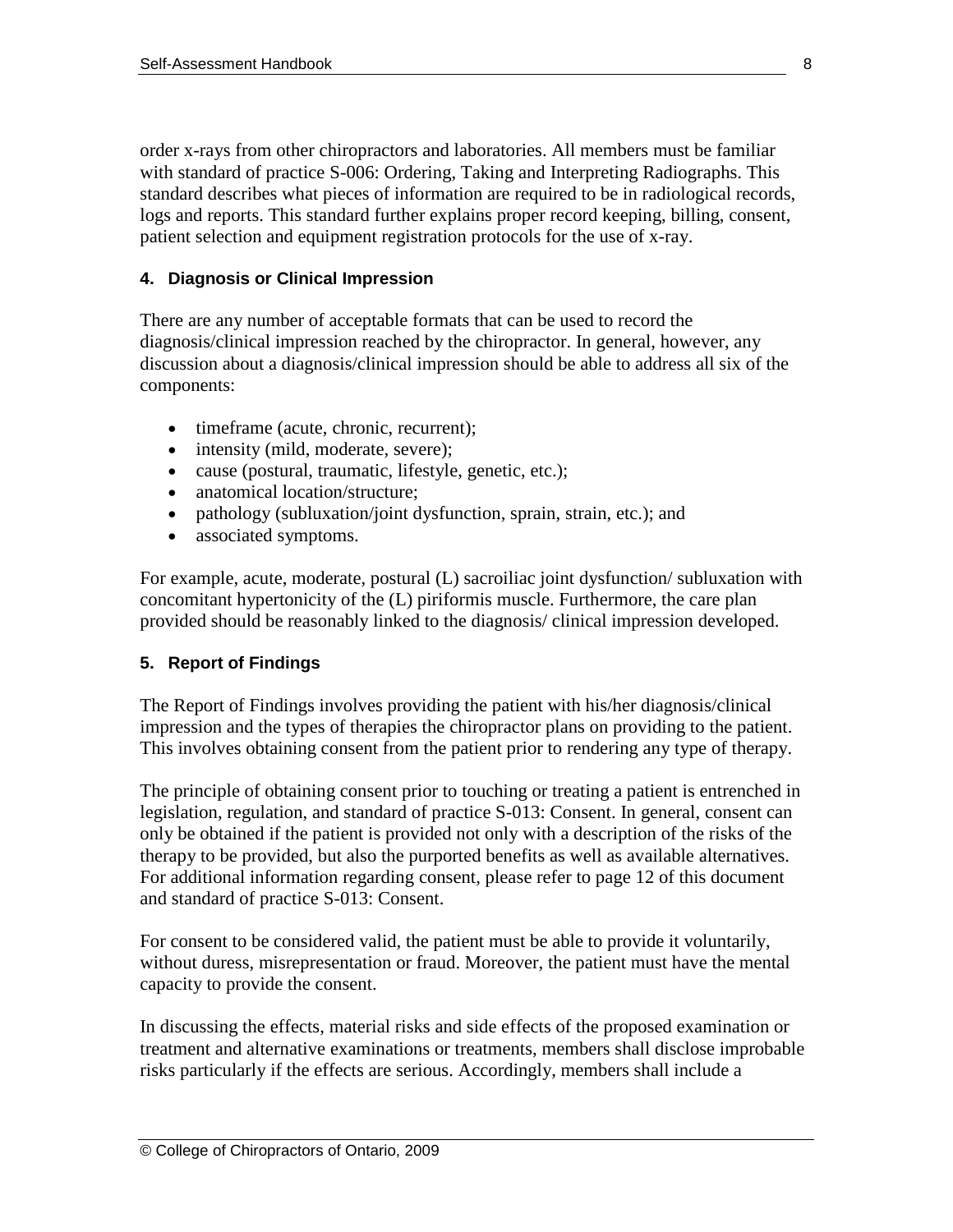discussion with patients of the rare but potentially serious risk of stroke associated with cervical adjustments.

Therefore, it falls on the chiropractor to demonstrate that the patient was in a position to provide informed consent (i.e., the patient did not have a diminished mental capacity that would preclude him/her from understanding what he/she was agreeing to).

In the event that a patient has a significant cognitive decline or pathology, such as Alzheimer's disease, informed consent must be obtained from the patient's guardian who has the authority to give it on behalf of the patient. Although it is prudent to obtain written informed consent for all patients, this becomes even more important in cases where the patient's mental capacity may be called into question.

Lastly, it is incumbent on the chiropractor to ensure that the patient (or his/her guardian) is provided with sufficient information in order to decide on the appropriateness of any recommendations, such as scheduling of appointments, exercises, limitations of activities, etc. For more information on the issue of consent, please refer to the *Health Care Consent Act, 1996*, and standard of practice S-013: Consent.

The number of treatments/care/concerns the chiropractor judges to be necessary to resolve the patient's chief complaint is usually discussed at this point (e.g., daily, three times a week, once a month), and a prognosis ought to be provided to the patient as well, if possible.

There are several basic types of patient scheduling that a chiropractor may propose to a patient, which may include (this is not an exhaustive list):

- crisis or acute care (pain or symptoms-based care);
- supportive care (care that when denied, causes deterioration of the patient's condition);
- maintenance care (a schedule of appointments provided irrespective of the presence or absence of patient symptoms); and
- wellness/prevention/health promotion.

In the course of billing patients, chiropractors must comply with the business practices section of regulation R-008: Professional Misconduct, and guideline G-008: Business Practices.

Although it depends on the clinical circumstances, a chiropractor may choose to discuss the importance of certain preventive care and healthful lifestyle choices. Preventive and healthful lifestyle choices may include not using tobacco, consuming only moderate amounts of alcohol (if any), wearing seat belts, engaging in safe sex practices and a home safety checklist. If exercises or stretches are to be provided to the patient, current literature suggests that such information be in a prescription format, including such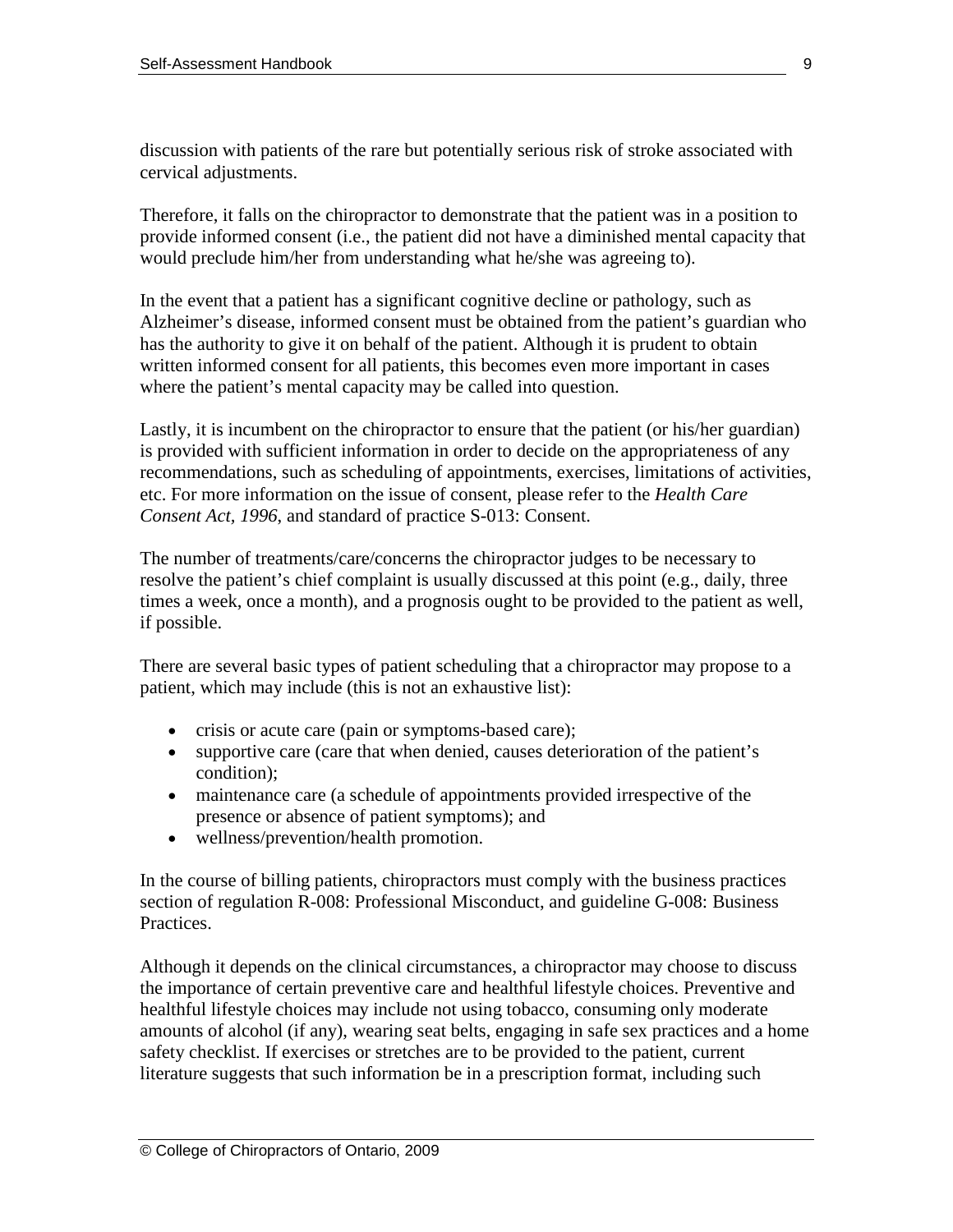features as number of times they should be performed, when in the day, number of repetitions, level of intensity, etc.

#### **6. Chiropractic Care**

Chiropractors are permitted to use a number of different therapies to render patient care, including modalities, acupuncture, soft tissue therapies, mobilizations, manipulation and other forms of adjusting (e.g., instrumented adjusting, use of padded wedges, etc.) There are also approximately 100 different technique systems in chiropractic. A chiropractor may use a technique system if he/she complies with standard of practice S-001: Chiropractic Scope of Practice.

#### **7. Advice Given to Patients**

Chiropractors should include a patient's records reasonable information about all advice given to the patient. This is part of the record of therapeutic management (as stated in standard of practice S-002: Record Keeping).

#### **8. Outcome Measures/Re-assessment**

The patient's progress (or lack thereof) must be monitored. Patient progress can be monitored subjectively or objectively. Looked at from a different perspective, progress may be monitored using qualitative outcome measures (how the patient feels), quantitative outcome measures (measurable changes in ranges of motion, straight leg raise, x-ray line marking, etc.) or a combination of the two. In general, it is customary for a chiropractor to monitor the patient's progress using the same group of physical assessment procedures used to reach a diagnosis/clinical impression.

A chiropractor should record the progress of the patient at each patient visit. Furthermore, a chiropractor must perform a re-assessment on or before each  $24<sup>th</sup>$  visit. The reassessment shall be sufficiently comprehensive for the chiropractor to:

- evaluate the patient's current condition;
- assess the effectiveness of the member's chiropractic care;
- discuss with the patient, the patient's goals and expectations for his/her ongoing care; and
- affirm or revise the patient's diagnosis or clinical impression and plan of management.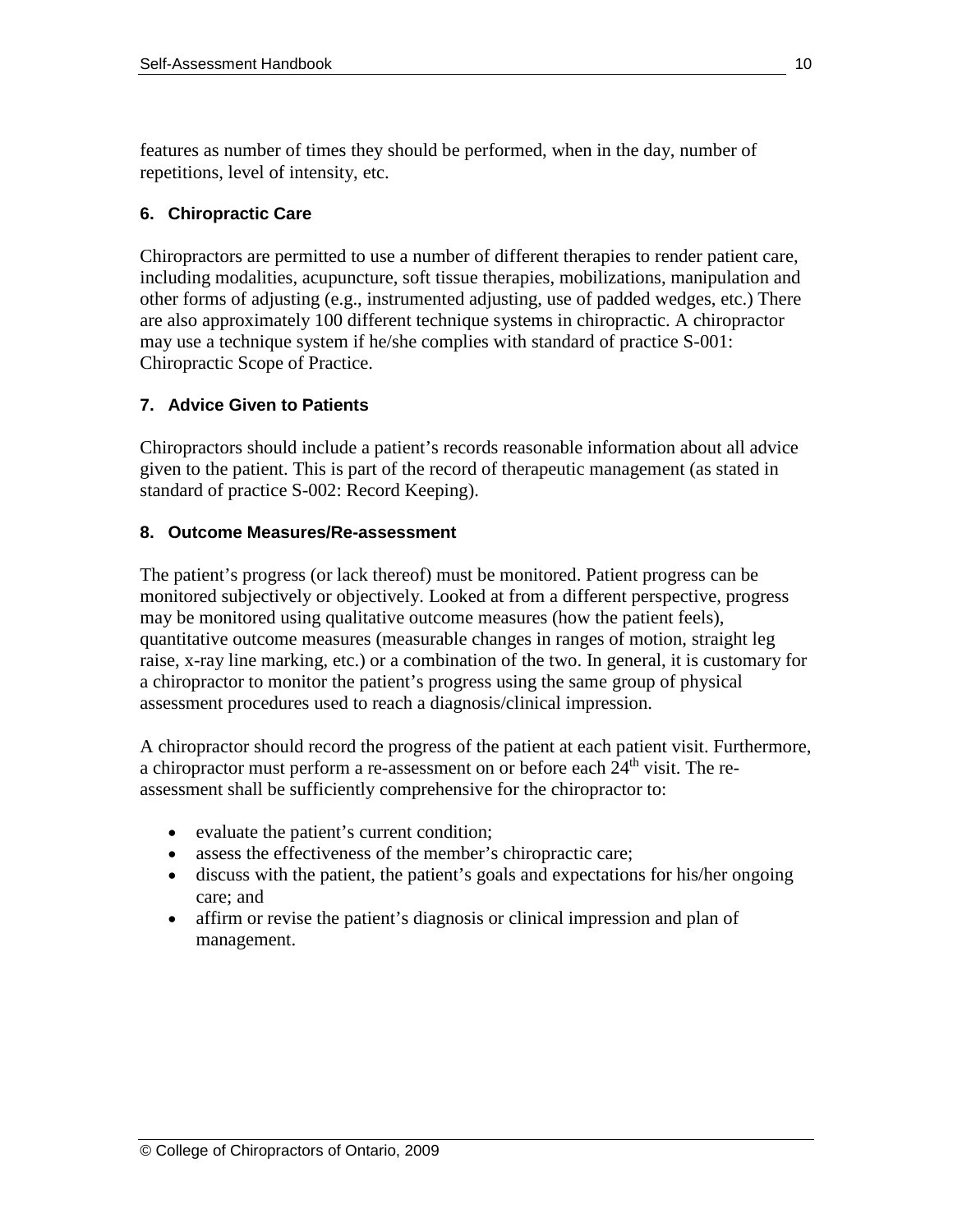#### **II Professional Responsibilities**

#### **1. General Knowledge of Legislation, Regulations, Standards of Practice, Policies and Guidelines**

In the course of practising chiropractic in Ontario, it is essential that chiropractors be aware of the relevant legislation, regulations, standards of practice, policies and guidelines that govern the profession.

Chiropractic is a health profession governed under the *RHPA.* 

The *RHPA*, including schedule 2, *the Health Professions Procedural Code* (*Code*), gives authority for each regulated health profession to be governed by a college, made up of elected members of the profession and appointed members of the public. The College has several objectives as set out in section 2 of the *Code*, including:

- To regulate the practice of the profession and to govern the members in accordance with the *RHPA,* the *Code* and CCO regulations and by-laws.
- To develop, establish and maintain standards of qualification for persons to be issued certificates of registration.
- To develop, establish and maintain programs and standards of practice to assure the quality of the practice of the profession.
- To develop, establish and maintain standards of knowledge and skill and programs to promote continuing evaluation, competence and improvement among the members.

The *RHPA* sets out the structure and roles of the statutory committees.

In addition, chiropractic is governed by the *Chiropractic Act, 1991,* which defines the chiropractic scope of practice, restricted titles and authorized acts. The *Act* also sets out the composition of Council.

Chiropractic, as well as all regulated health professions in Ontario, is governed by the *Personal Health Information Protection Act*, *2004* (*PHIPA*). An in-depth piece of legislation, *PHIPA* addresses complex issues concerning the collection, use and disclosure of personal health information by health information custodians. The object of *PHIPA* is to balance the benefits of respecting privacy with the benefits of collecting, using and disclosing personal health information.

The *Health Care Consent Act, 1996,* provides rules with respect to consent to treatment/care, and procedures for:

- individuals who are incapable of consenting to treatment/care;
- communication among health practitioners, patients, and their families; and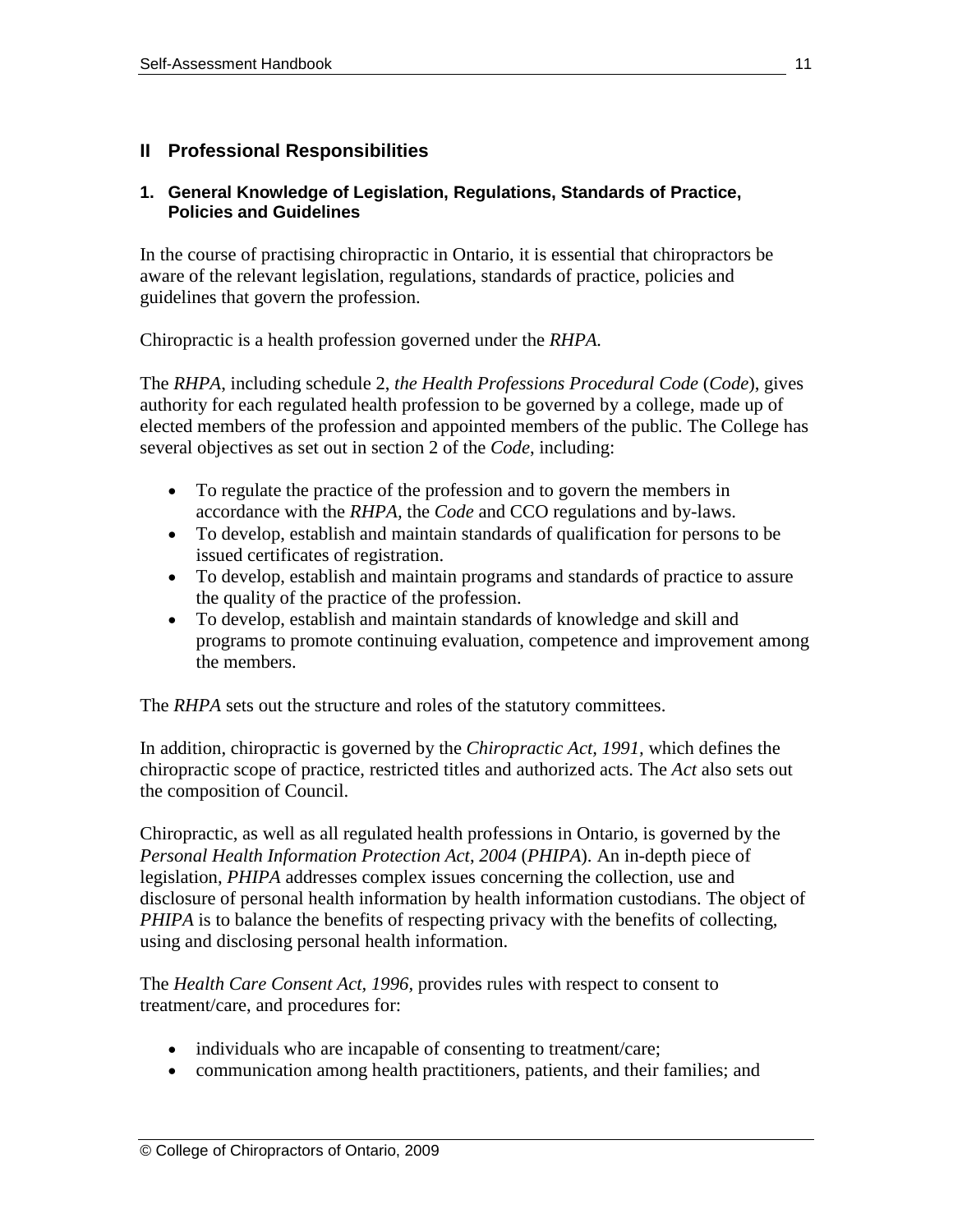• involvement of the Public Guardian and Trustee.

In addition to the above legislation, the chiropractic profession in Ontario is governed by CCO's regulations, standards of practice, policies and guidelines. Regulations are the details that support the guiding principles of legislation and may only exist pursuant to legislation. For a regulation to come into effect, it is distributed to members for feedback, approved by Council, and submitted to the Ministry of Health and Long-Term Care for review, analysis and approval.

Standards of practice outline the basic requirements chiropractors must meet to demonstrate clinical competence. They outline members' responsibilities in the delivery of health care services and ensure the quality of the profession. Unlike statutes or regulations, standards of practice are easier to implement and quicker to change because they only require approval by Council, following consultation with members. CCO develops standards as issues arise and are identified in the profession.

Policies assist members in their understanding of their professional responsibilities, clarify and interpret regulations, and state CCO's position on a variety of topics. Similarly, guidelines provide advice or recommendations and are intended to "guide" members of the profession.

In the event of any inconsistency, the legislation governs.

#### **2. Scope of Practice**

The scope of practice of chiropractic is defined in the *Chiropractic Act, 1991,* as follows:

- "3. The practice of chiropractic is the assessment of conditions related to the spine, nervous system and joints and the diagnosis, prevention and treatment, primarily by adjustment, of,
	- (a) dysfunctions or disorders arising from the structures or functions of the spine and the effects of those dysfunctions or disorders on the nervous system; and
	- (b) dysfunctions or disorders arising from the structures or functions of the joints."

As members of CCO, chiropractors in Ontario have the privilege of performing certain controlled acts authorized to chiropractors under the *RHPA*. These acts are as follows:

1. Communicating a diagnosis identifying, as the cause of a person's symptoms,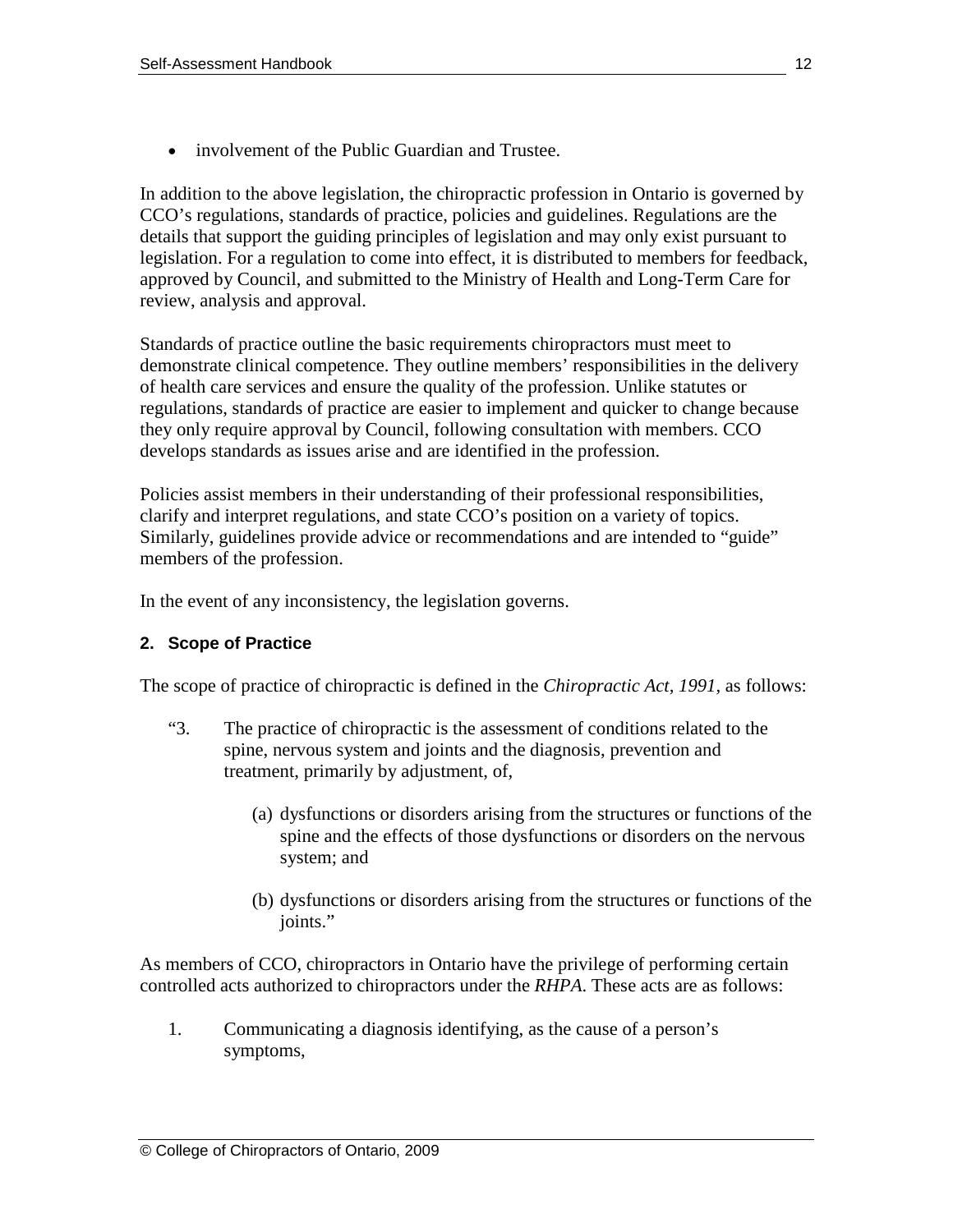- i. a disorder arising from the structures or functions of the spine and their effects on the nervous system, or
- ii. a disorder arising from the structures or functions of the joints of the extremities.
- 2. Moving the joints of the spine beyond a person's usual physiological range of motion using a fast, low amplitude thrust.
- 3. Putting a finger beyond the anal verge for the purpose of manipulating the tailbone.

As well, under the *RHPA*, there are a number of controlled acts that are not authorized to chiropractors. Members are expected to familiarize themselves with these controlled acts and have an understanding that they are not authorized to perform any of these acts in Ontario. A listing of the controlled acts can be found at s. 27 of the *RHPA*.

Any diagnostic or treatment procedure performed on a patient that does not involve the performance of a controlled act is considered to be in the public domain, meaning that no profession is legislatively restricted from performing this act. However, members of CCO are reminded that no matter what procedure they are performing, they must always practise within the their scope of practice as defined in the *Chiropractic Act* and in compliance with all CCO standards of practice, policies and guidelines.

CCO has defined certain acts as being outside the scope of practice of chiropractic. These include the following: mobile digital iriscope system, dark field microscopy, vega testing, hyperbaric oxygen therapy, pelvic and prostate examinations.

# **3. Consent**

Consent is an essential obligation in the context of the examination and treatment/care of patients. Chiropractors are required to obtain patient consent prior to any examination, treatment or course of treatments/care. It is essential that in obtaining consent, chiropractors clearly communicate to patients the benefits, risks, side effects and alternatives to examination and treatment/care, and facilitate an environment of discussion and dialogue.

Furthermore, consent must be fully informed, voluntarily given, related to the patient's condition and circumstances, not obtained through fraud or misrepresentation, and evidenced in written form signed by the patient or otherwise documented in the patient record.

Elements of consent, appropriate discussion and legislative sources are addressed in CCO standard of practice S-013: Consent.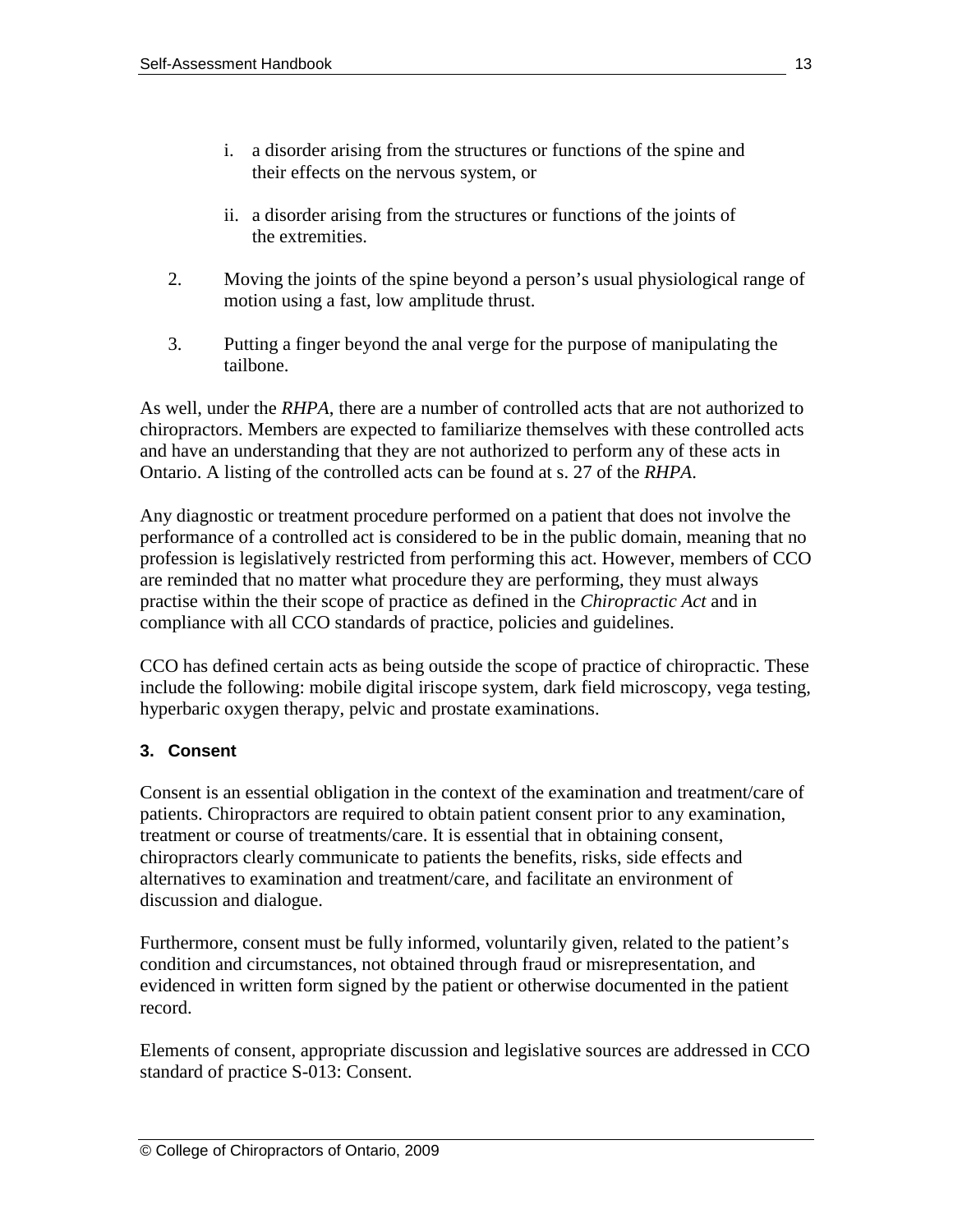#### **4. Reporting Obligations**

All members of Ontario's regulatory health professions, including chiropractors, must make mandatory reports to the appropriate authorities in the following areas – child abuse and neglect, sexual abuse of patients and communicable diseases. Failure to make such reports is grounds for professional misconduct. Chiropractors making any such report must have reasonable grounds to do so and must have obtained the information in the course of conducting their duties. See Standard of Practice S-004: Reporting of Diseases and Guideline 010: Mandatory and Permissive Reporting for more information.

#### *Child Abuse and Neglect*

The obligation to report child abuse and neglect falls under the *Child and Family Services Act, 1990* (*CFSA*). *CFSA* defines child abuse as a child "in need of protection" from physical, sexual and emotional abuse, neglect and risk of harm.

The duty to report is ongoing. If a person has made a previous report about a child, and has additional reasonable grounds to suspect that a child is or may be in need of protection, that person must make a further report to a children's aid society.

The professional's duty to report overrides the provisions of other provincial statutes. The professional must report suspected child abuse even if the information is supposed to be confidential or privileged. However, the professional must base his/her report on "reasonable grounds" and must have obtained the information in the course of conducting his/her duties.

For a complete definition, please refer to the *CFSA*. For more information on the situations that must be reported to a children's aid society, please visit the Ontario Association of Children's Aid Societies web site at [www.oacas.org.](http://www.oacas.org/)

#### *Sexual Abuse of Patients*

The obligation to report sexual abuse of patients falls under the *RHPA*, which defines sexual abuse of a patient as sexual intercourse or other forms of physical relations with a patient/client, touching a patient/client in a sexual manner, or behaviour or remarks of a sexual nature to a patient/client.

As a chiropractor, you must report sexual abuse when you answer YES to all six of the following questions: (source: Mr. Richard Steinecke, LLB., "Responsibilities of Employers, Managers and Partners under *RHPA*"):

- 1. Do you know the name of the alleged abuser?
- 2. Is the alleged abuser registered with one of the colleges of a health profession?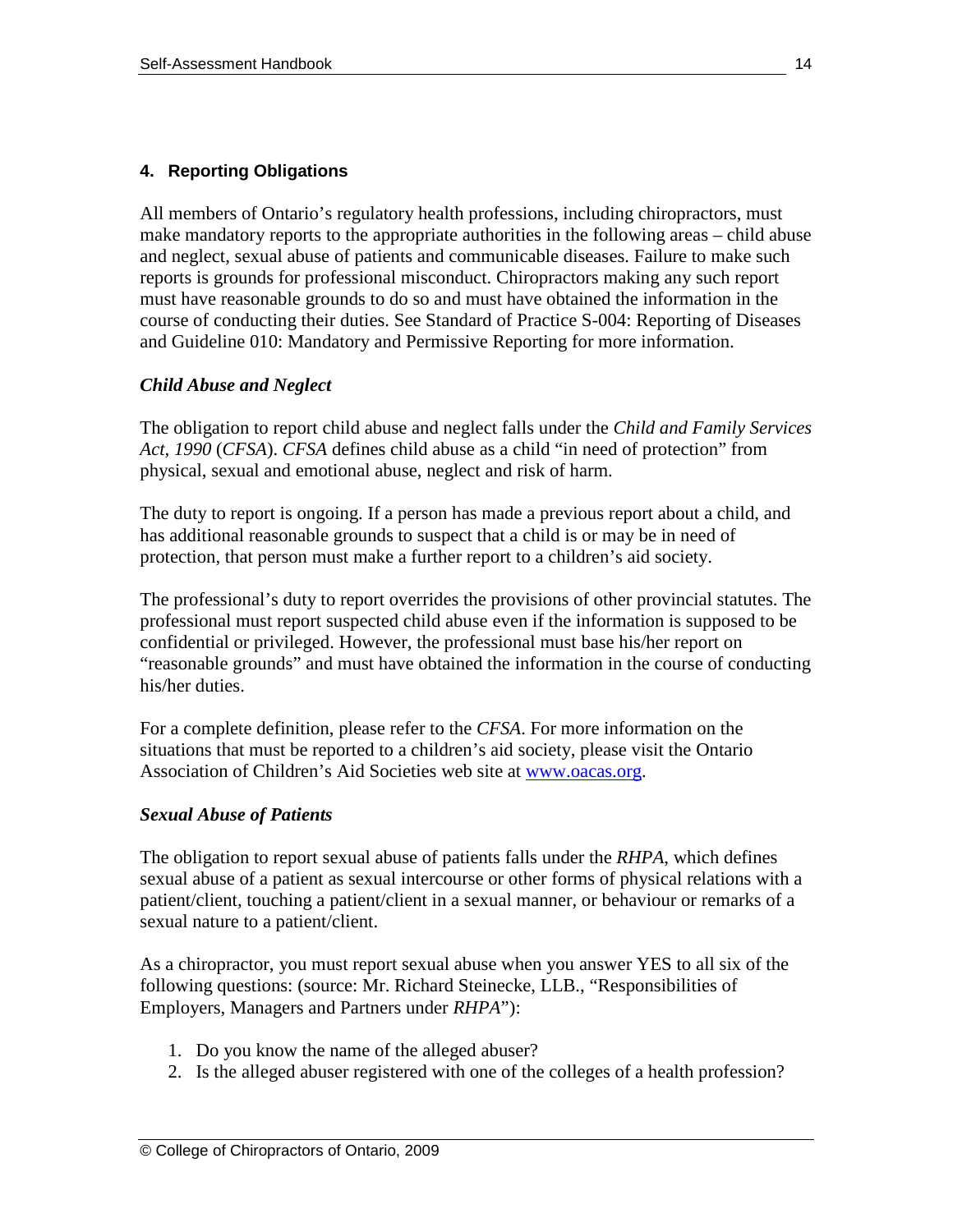- 3. Was the other person involved a patient of the alleged sexual abuser?
- 4. Did the conduct involve one or more of the following: sexual intercourse or other form of physical sexual relations; touching of a sexual nature; behaviour or remarks of a sexual nature?
- 5. Was the information of the alleged sexual abuse obtained in the course of practising your profession?
- 6. Does your information constitute "reasonable grounds"?

Send the report to the named health professional's college, usually within 30 days. If a member has reasonable grounds to believe the named practitioner will continue to sexually abuse patient(s), he/she must file the report immediately. If a member is obligated to file a report, he/she must advise the patient of the requirement to do so.

# *Communicable Diseases*

The obligation to report specified diseases to the local medical officers of health is outlined in the *Health Protection and Promotion Act, 1990* (*HPPA*), and standard of practice S-004: Reporting of Diseases.

The duty to report diseases also includes the duty to report identifying information (e.g., the patient's name), notwithstanding the duty of confidentiality owed to the patient.

Chiropractors who fail to comply are liable, on conviction, to a fine of not more than \$5,000 for every day or part of a day on which the offence occurs or continues. Chiropractors are protected from liability for making a report in good faith.

CCO is aware of the contradiction in chiropractors having the obligation to report diseases but not having access to laboratory services. The contradiction does not relieve members of their obligations under the *HPPA.* 

# **5. Interprofessional Obligations**

Chiropractors should foster collaborative inter- and intra-professional relationships with colleagues and other health care professionals. Collaboration includes considering and respecting the opinions of colleagues and other health care professionals, and ensures patients' benefits. Collaboration also includes referring patients, if and when required.

According to regulation R-008: Professional Misconduct, it is an act of professional misconduct for failing to advise a patient to consult with another health professional when the member knows or ought to know that,

- the patient's condition is beyond the scope of practice and competence for the member,
- the patient requires the care of another health professional, or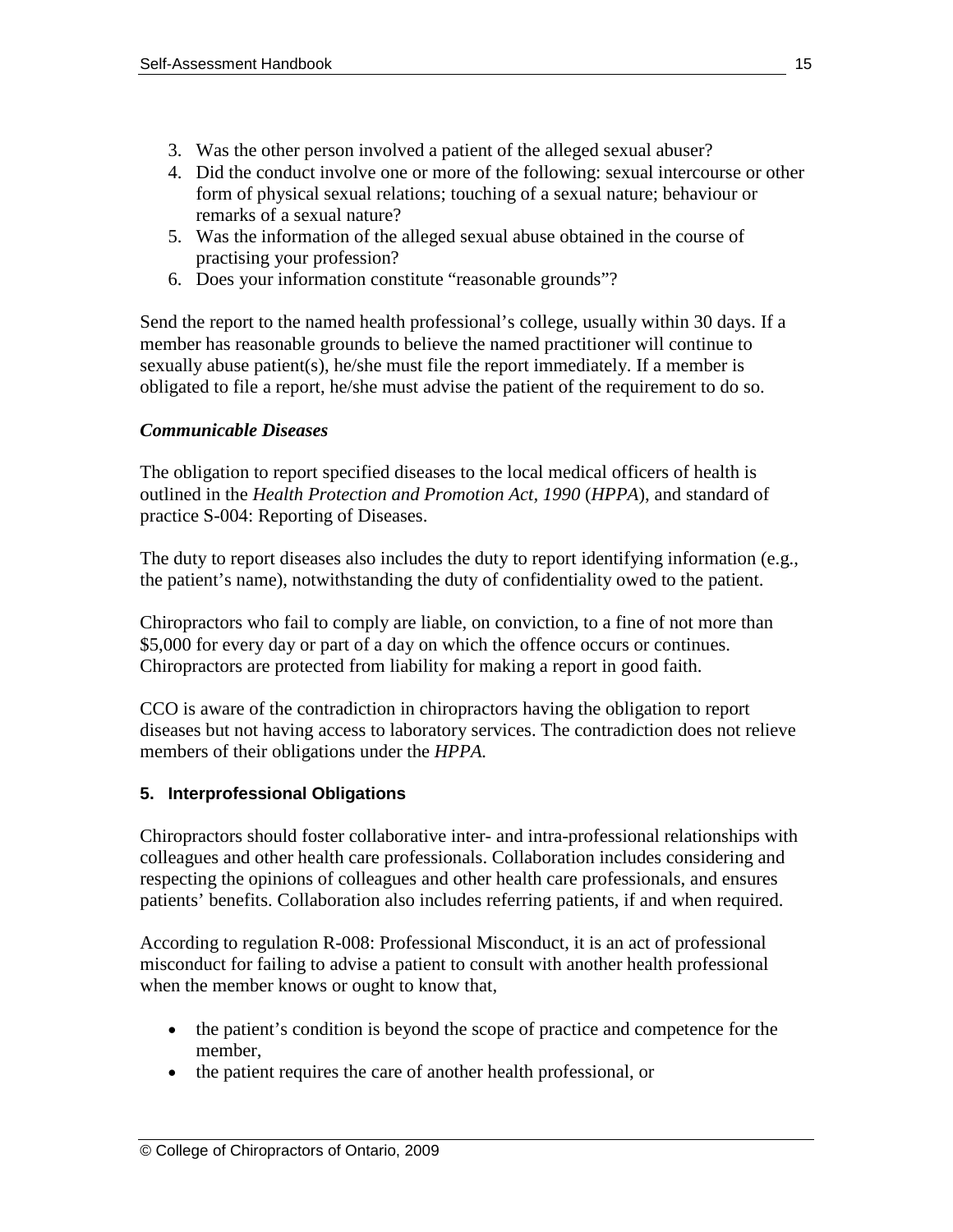• the patient would be most appropriately treated by another health professional.

# **6. Acupuncture**

Acupuncture is regulated under the *Traditional Chinese Medicine Act, 2006.* 

The use of acupuncture requires a high degree of skill and is not without risk. Ontario chiropractors may use acupuncture as an adjunctive therapy for their patients provided they comply with S-017: Acupuncture, which describes the educational requirements, safety issues and insurance requirements associated with acupuncture. For more information, please review standard of practice S-017: Acupuncture.

# **7. Members of More Than One Health Profession**

Chiropractors may also be members of other regulated health professions, including medicine, physiotherapy and naturopathy. These dual registrants have additional obligations to the public to inform them in which capacity they are practising so as to reduce confusion and misunderstanding by the public. For more information, please review standard of practice S-011: Members of More Than One Health Profession.

# **8. Chiropractic Care of Animals**

Chiropractors may provide chiropractic care to animals. CCO reminds members that the primary responsibility for the health care of animals is with members of the College of Veterinarians of Ontario, and it is the veterinarians who are responsible for appropriate history taking, comprehensive examination, including clinical pathology, and other imaging, and the overall treatment/management of animals.

Members who provide chiropractic care to animals must have appropriate training in animal chiropractic, such as successful completion of a program in animal chiropractic of a minimum of 200 hours of formal training that includes, but is not limited to, studies in the following subject areas: anatomy, neurology, biomechanics, animal adjustment technique, diagnosis, pathology, chiropractic philosophy, and ethics and legalities;

For more information regarding record keeping and office practice, please refer to standard of practice S-009: Chiropractic Care of Animals.

# **9. Orthotics**

Chiropractors may use orthotics as a part of patient care for the management of pedal pathologies and neuromusculoskeletal symptomatology, and to alleviate pain and discomfort from abnormal foot function. Members who manufacture, sell or dispense orthotics are required to have appropriate training, skill and competence, as well as adhere to a set of protocols addressing assessment and examination, informed consent,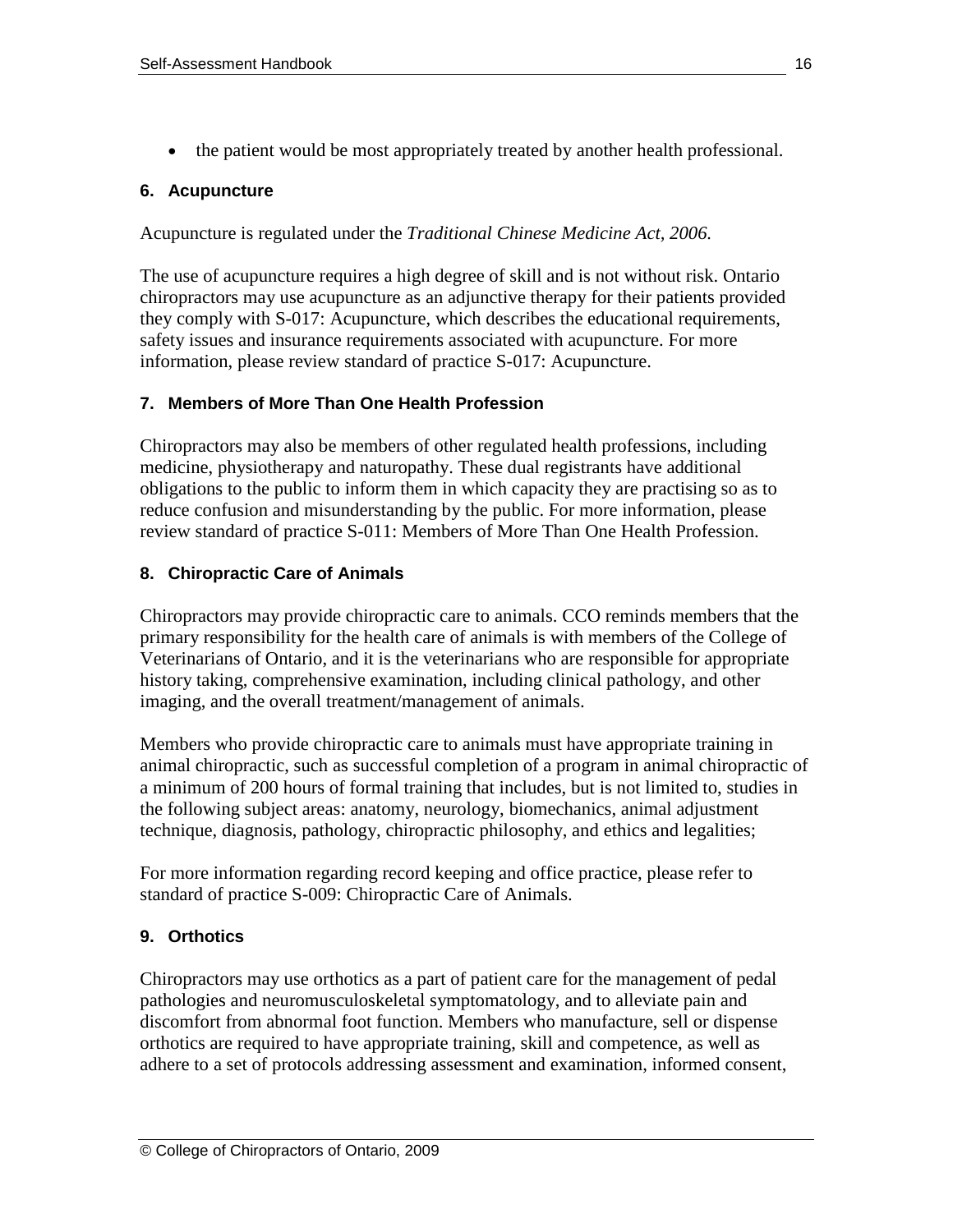dispensing, follow-up, billing and conflict of interest. These obligations are further described in standard of practice S-012: Orthotics.

# **10. Conflict of Interest in Commercial Ventures**

Members who are involved in commercial activities must disclose to the patient any conflict of interest and must always keep the health and care of the patient as a priority over any commercial venture. See standard of practice S-019: Conflict of Interest in Commercial Ventures for more information of what may constitute a conflict of interest and how to properly disclose this to a patient.

# **11. Best Practices**

Chiropractors are encouraged to integrate best practices based on research and clinical expertise into their own practices to provide optimum patient care. Chiropractors should base care plans on best practices and evidence that reflect realistic and therapeutically necessary care as opposed to care that is practice management or financially driven. Chiropractors are also encouraged to participate in ongoing learning and research activities, to the extent feasible, and apply research findings and expert opinions to improve their practice.

# **III Communications**

Communicating effectively is a key component in any successful relationship. Whether communicating with patients, colleagues, other health care professionals or CCO, chiropractors are encouraged to engage in proper communication skills that include active listening and proper discourse techniques. This is especially true when communicating with patients.

A chiropractor must ensure that his/her message has been clearly understood by the patient. Using the appropriate words to convey the message may not be sufficient. The chiropractor should also use the appropriate paralinguistic skills (e.g., gestures, facial expressions, body language).

While chiropractors cannot be responsible for the opinions their patients eventually conclude, doctors should be sensitive that their verbal, non-verbal, written and other types of communication will reflect on them and their practice.

Chiropractors are reminded that they may only use titles that are legislated to them under the *RHPA* and the *Chiropractic Act.* These titles include "chiropractor" and "doctor of chiropractic."

Chiropractors cannot use the following titles because they are restricted to other regulated professions (this is not an exhaustive list):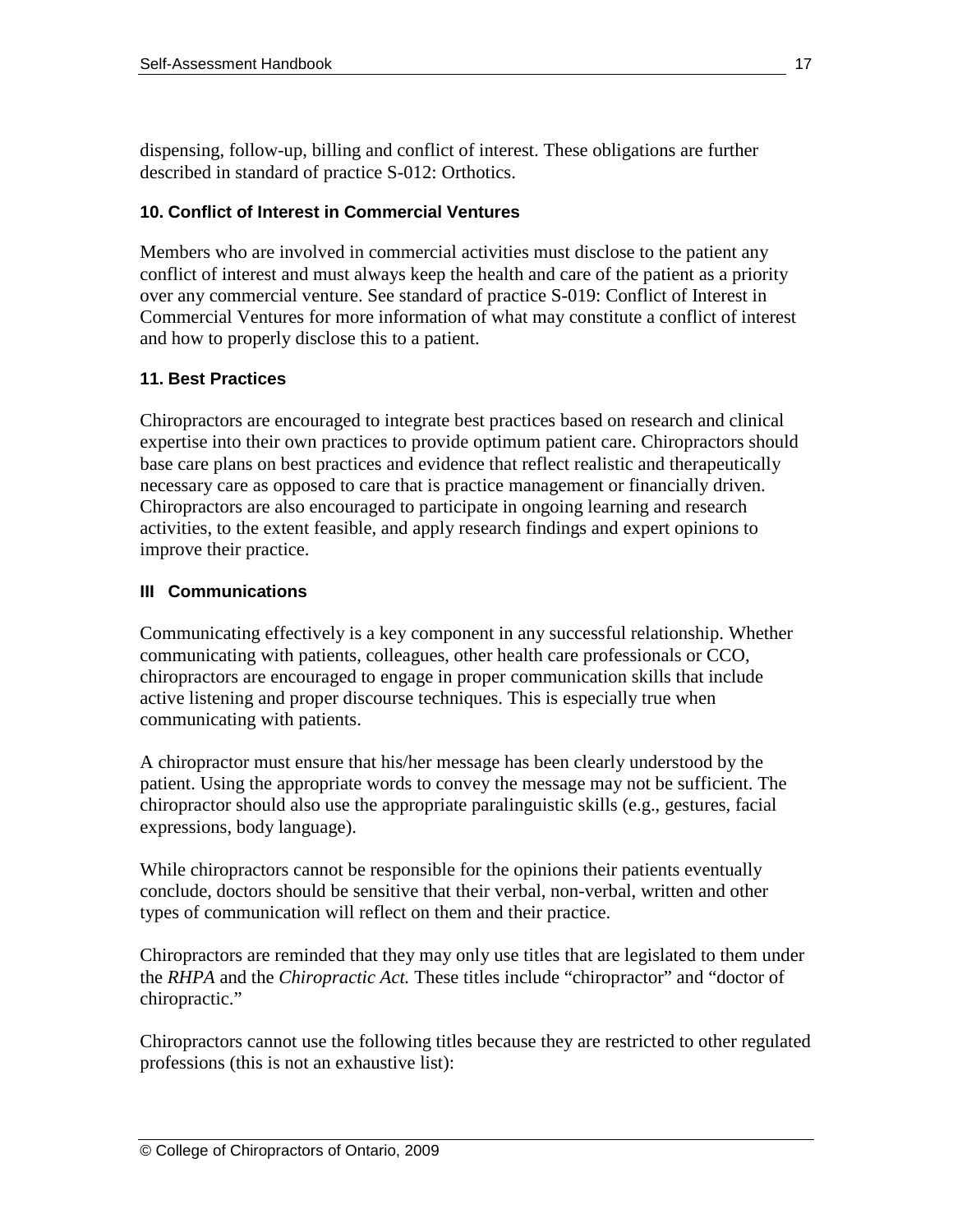- "chiropractic physician" "physician" is a protected title under the *Medicine Act, 1991*;
- "osteopath" osteopath is a protected title under the *Medicine Act*;
- "acupuncturist" and "Traditional Chinese Medicine practitioner" both titles are protected titles under the *Traditional Chinese Medicine Act*.

Chiropractors may use the above titles if they are members of those regulatory colleges. Chiropractors may use the specialist designations as outlined in policy P-029: Chiropractic Specialties.

#### **IV Office Policies**

#### **1. Record Keeping**

All patient interaction must be recorded. It is not sufficient to simply perform the clinical tasks as outlined in the "Doctor Patient Interaction" sections 1 through 6. Once the doctor has completed the clinical skills, he/she is required to record the information in the patient's file. Records should be made contemporaneously with the interaction and should be thorough enough that, should the doctor be unable to attend the next patient visit, another qualified chiropractor should be able to step in and pick up where the primary doctor left off.

The patient record should read like a story book of the patient's time in the doctor's care. The consultation, initial examination, diagnosis/clinical impression and plan of management may be thought of as the opening chapter. Each following chapter would outline the treatments/care between re-evaluations, and conclude by revisiting the diagnosis/clinical impression and plan of management.

The importance of record keeping cannot be stressed enough. The record is helpful for many reasons, the most important is ensuring that patient care can proceed in an effective, efficient and uninterrupted manner. Other important reasons to have complete and accurate records include defending the member in any potential complaint or disciplinary matter and justifying the need for care to any third-party payor.

#### **2. Management and Financial Policies**

It is essential that patients understand for which chiropractic services they are being billed. Misunderstandings may lead to a complaint filed against the member with CCO. Members charging block fees and/or payment plans should especially be familiar with the Business Practices section of regulation R-008: Professional Misconduct and guideline G-008: Business Practices.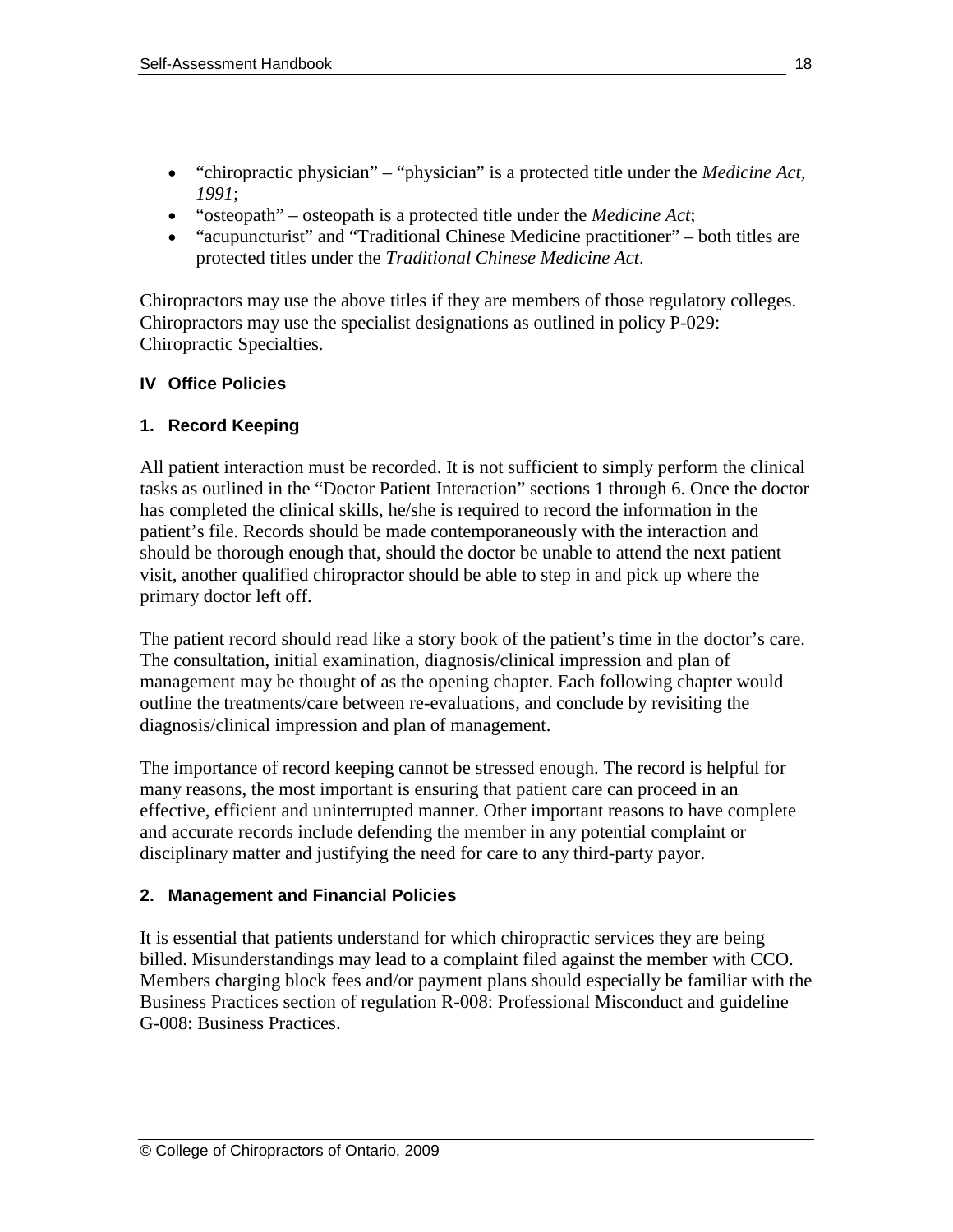# **3. Advertising**

To ensure their advertisements comply with the standard of practice S-016: Advertising, CCO encourages all members to submit their proposed advertisements to the Advertising Committee for review. Turnaround time for a response is 10 business days.

Members interested in conducting public display/health screening should review the policy P-016: Public Display Protocol (posted on [www.cco.on.ca\)](http://www.cco.on.ca/).

# **V Continuing Education and Professional Development**

All chiropractors are required to participate in continuing education and professional development, which includes maintaining an up-to-date professional portfolio and completing the self-assessment questionnaire and plan of action summary sheet.<sup>[1](#page-18-0)</sup>

# **1. Professional Portfolio**

The QA Committee developed the professional portfolio, posted on [www.cco.on.ca,](http://www.cco.on.ca/) to help members document their continuing education and professional development activities. In addition, members should maintain the following items in their portfolios:

- Self-Assessment Plan of Action Summary Sheet;
- Continuing Education and Professional Development Log;
- materials gathered while fulfilling CE requirements (e.g., course outlines, brochures from conventions/conferences, etc.);
- samples of recent advertisements; and
- the disposition report following the peer and practice assessment.

Peer assessors will review members' professional portfolio when selected to be peer assessed. In addition, the QA Committee may ask members to submit their professional portfolios for review.

Members must maintain CE materials for a minimum of two CE cycles (or four years); that is, the current cycle and the immediate preceding cycle, or until they have been peer assessed.

# **2. Self Assessment**

The purpose of self assessment is to help members maintain their clinical acumen and help them provide the best care possible to their patients.

<span id="page-18-0"></span><sup>&</sup>lt;sup>1</sup> To be completed every two years.  $\overline{a}$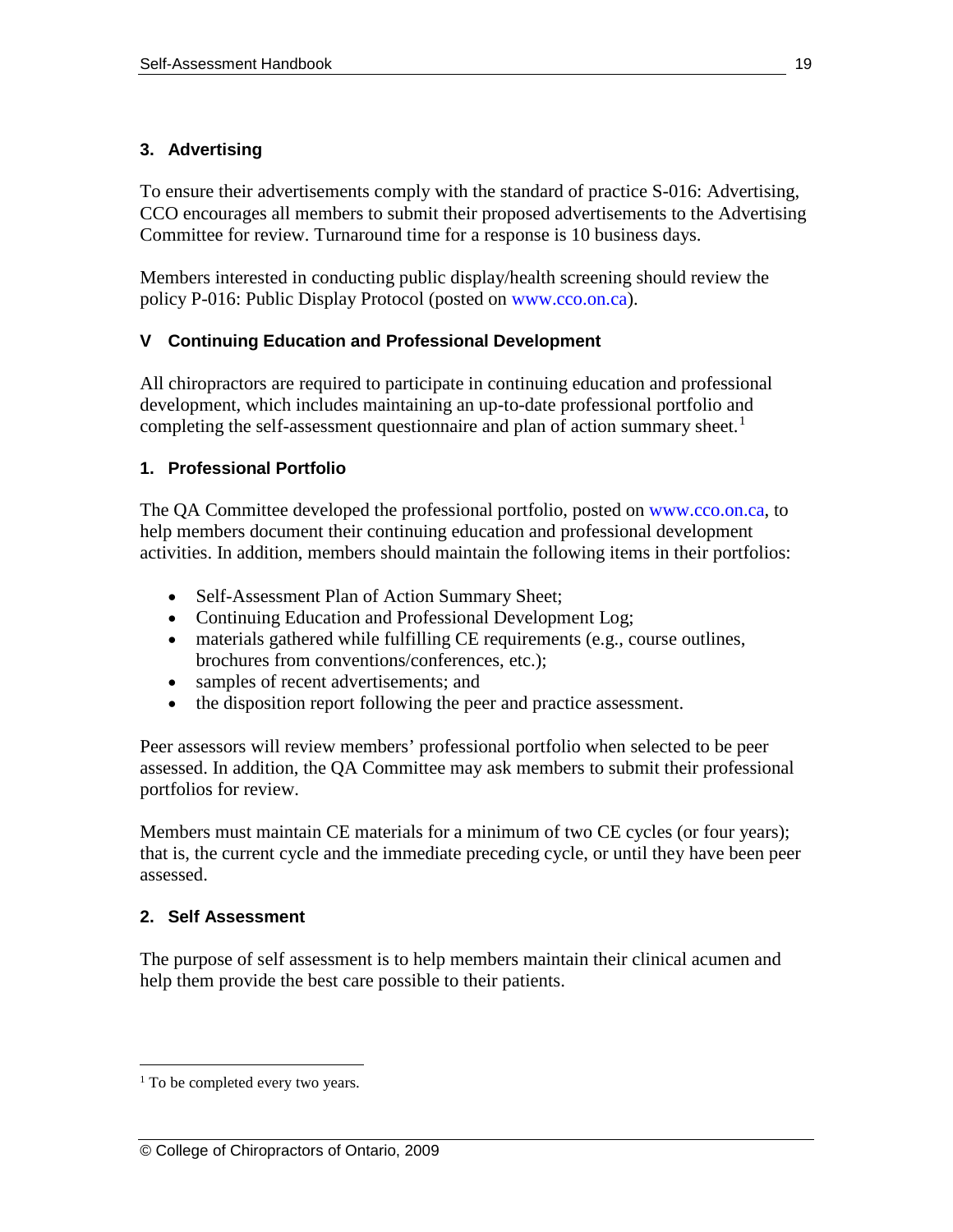Self assessment consists of two sections – a self-reflective questionnaire and a plan of action summary sheet.

The self-assessment questionnaire is designed to help members reflect on their current professional proficiency, identify areas of strength and areas for improvement, and develop a learning plan that will address those areas that need improvement. Members must complete the self assessment process once every two years, as determined by CCO.

Members will not be required to submit their self assessment questionnaires to CCO. It is for their personal review only.

Once a member has completed the self assessment questionnaire and has identified areas that need improvement, the member should transfer the information to the self assessment plan of action summary sheet and use it to develop a learning plan that will guide his/her CE and professional development.

The plan of action summary sheet is a component of the member's professional portfolio. It will be reviewed by a peer assessor during the peer and practice assessment to monitor the member's compliance with the self-assessment process.

The Learning Objectives section should summarize the areas identified in the statement "Based on what I learned in this section, I will…" that appears after each section of the Self Assessment questionnaire.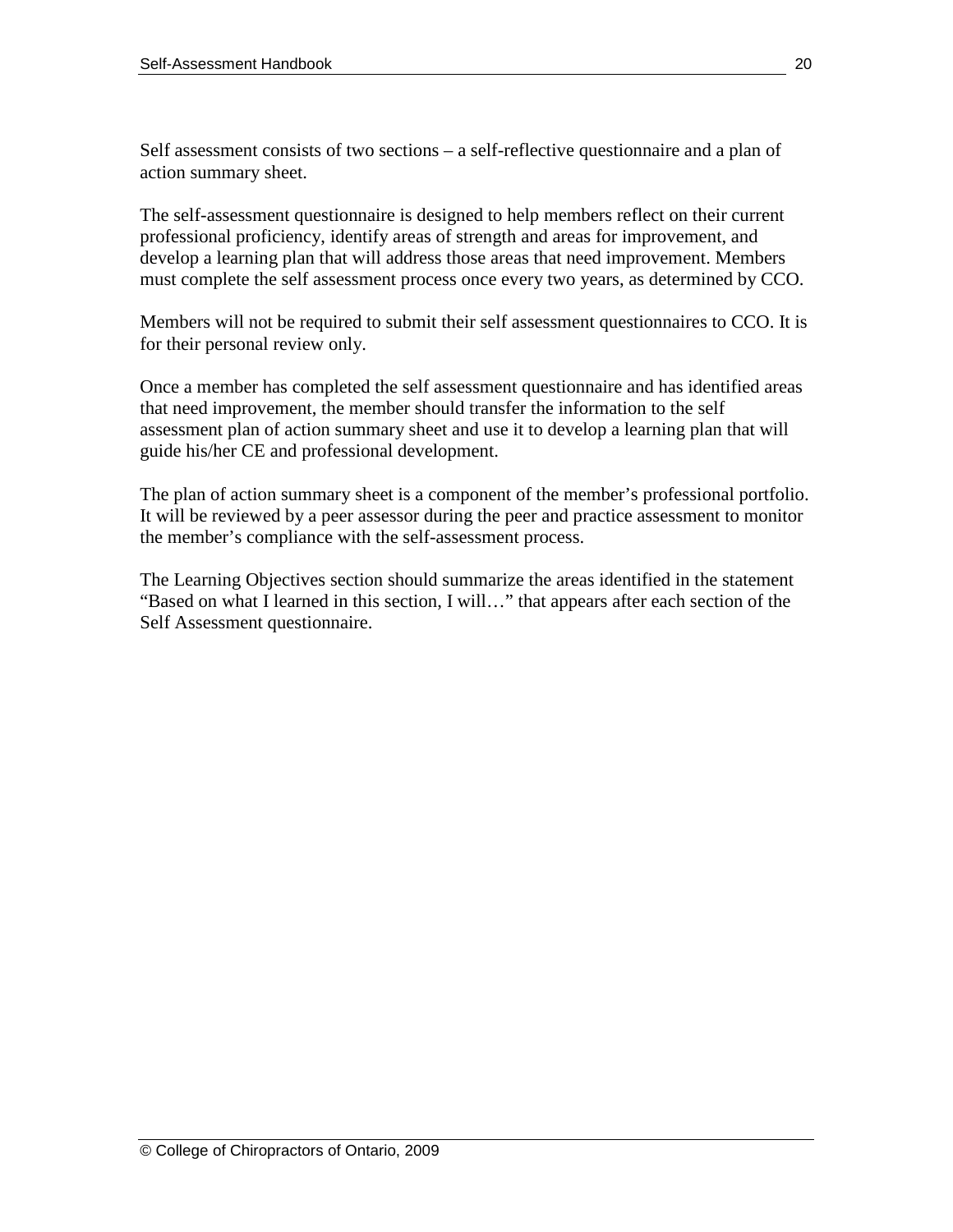# **VII Plan of Action Summary Sheet – Example of a Correctly Completed Summary Sheet**

*Please complete this section based on the "Learning Objectives (based on what I learned in this section, I will…)" sections.*

 $[\nabla] = I$  need improvement in...]

| <b>Areas for Improvement</b><br>$(I \nneed \nimprovement \nin)$ |    |                                                             | <b>Learning Objectives</b><br>$(I$ will)                        | <b>Activities Planned</b><br>$(I$ will use/participate in)                                        | <b>Target</b><br><b>Date</b> |
|-----------------------------------------------------------------|----|-------------------------------------------------------------|-----------------------------------------------------------------|---------------------------------------------------------------------------------------------------|------------------------------|
|                                                                 |    | Doctor-Patient Relationship                                 |                                                                 |                                                                                                   |                              |
| □                                                               | 1. | <b>History Taking</b>                                       |                                                                 |                                                                                                   |                              |
| ☑                                                               |    | Patient's Main Concern (the<br>A)<br>Problem)               | how to use pain scales and<br>$\bullet$<br>other questionnaires | CMCC rehab course<br>$\bullet$<br>talk to Dr. Asterisk, who is a<br>$\bullet$<br>rehab specialist | next month                   |
| П                                                               |    | General Information about the<br>B)<br>Patient (the Person) |                                                                 |                                                                                                   |                              |
| ☑                                                               | 2. | <b>Physical Assessment</b>                                  | what "testing for non-organic"<br>signs" means                  | call Dr. Asterisk<br>$\bullet$                                                                    | tomorrow                     |
| ☑                                                               | 3. | Diagnosis or Clinical Impression                            | to write it in every file<br>٠                                  | create a "box" in my<br>$\bullet$<br>paperwork called<br>"Diagnosis"                              | tomorrow                     |
| $\overline{\phantom{a}}$                                        | 4. | <b>Report of Findings</b>                                   |                                                                 |                                                                                                   |                              |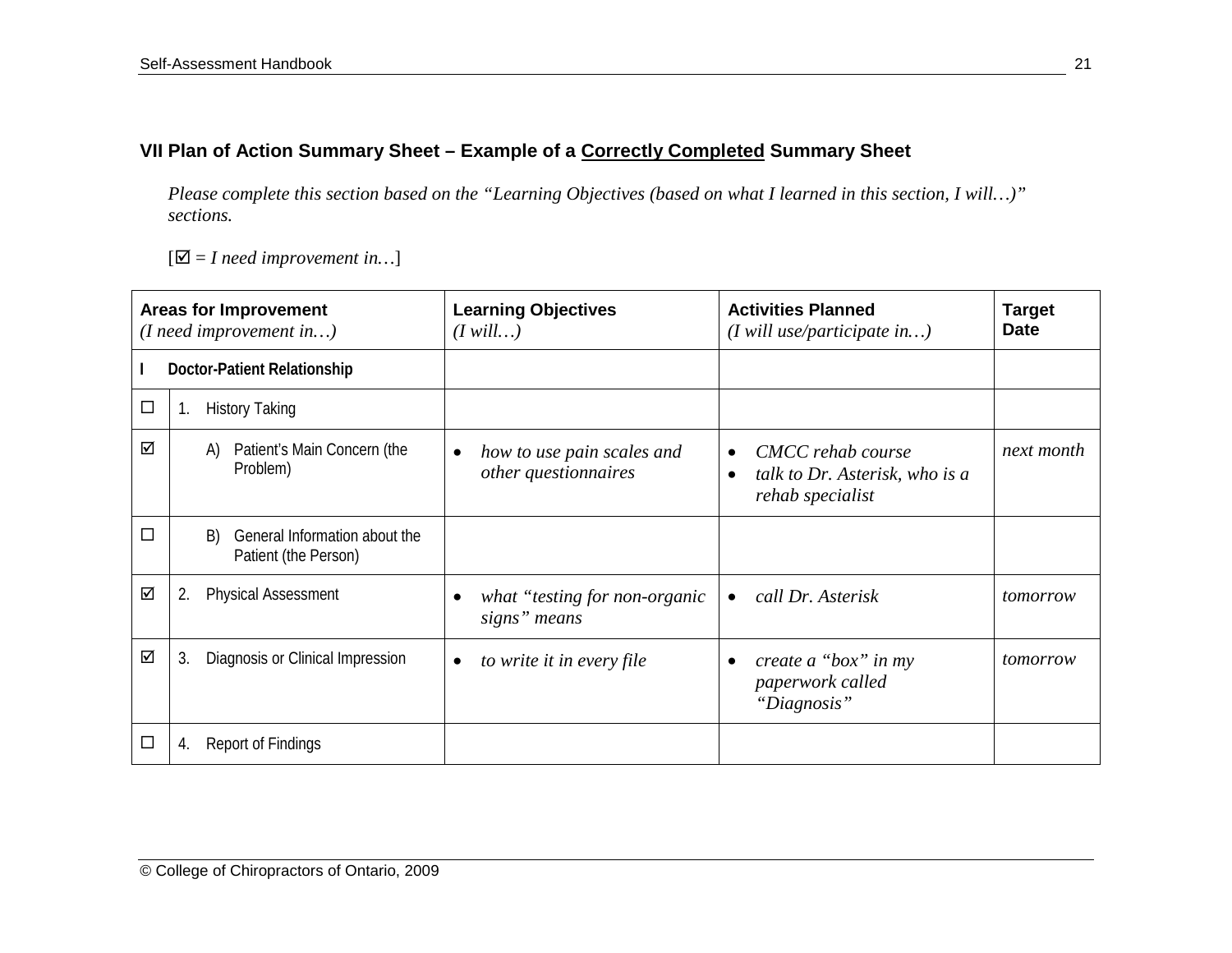| <b>Areas for Improvement</b><br>(I need improvement in) |    |                                                                                                     | <b>Learning Objectives</b><br>$(I$ will)                        | <b>Activities Planned</b><br>$(I$ will use/participate in)                         | <b>Target</b><br><b>Date</b> |
|---------------------------------------------------------|----|-----------------------------------------------------------------------------------------------------|-----------------------------------------------------------------|------------------------------------------------------------------------------------|------------------------------|
| ☑                                                       | 5. | Chiropractic Care                                                                                   | remember to write down all<br>stretching advice                 | just do it!<br>$\bullet$                                                           | today                        |
| ☑                                                       | 6. | <b>Advice Given to Patients</b>                                                                     | see above<br>$\bullet$                                          | see above<br>$\bullet$                                                             | today                        |
| ☑                                                       | 7. | Outcome Measures/Re-assessment                                                                      | write down any new changes<br>$\bullet$<br>to my treatment plan | specific short forms notes<br>$\bullet$<br>from the CCO record keeping<br>workshop | today                        |
| Ш                                                       |    | <b>Professional Responsibilities</b>                                                                |                                                                 |                                                                                    |                              |
| ☑                                                       | 1. | General Knowledge of Legislation,<br>Regulations, Standards of Practice,<br>Policies and Guidelines | to visit CCO website -<br>$\bullet$<br>www.cco.on.ca            | CCO website review<br>$\bullet$                                                    | 1x/month                     |
| $\Box$                                                  | 2. | Scope of Practice                                                                                   |                                                                 |                                                                                    |                              |
| ☑                                                       | 3. | Consent                                                                                             | to get consent before any<br>examination                        | create a new "exam" consent<br>$\bullet$<br>form                                   | today                        |
| $\Box$                                                  | 4. | <b>Reporting Obligations</b>                                                                        |                                                                 |                                                                                    |                              |
| $\Box$                                                  | 5. | Interprofessional Obligations                                                                       |                                                                 |                                                                                    |                              |
| $\Box$                                                  | 6. | Acupuncture                                                                                         |                                                                 |                                                                                    |                              |
| □                                                       | 7. | Members of More Than One Health<br>Profession                                                       |                                                                 |                                                                                    |                              |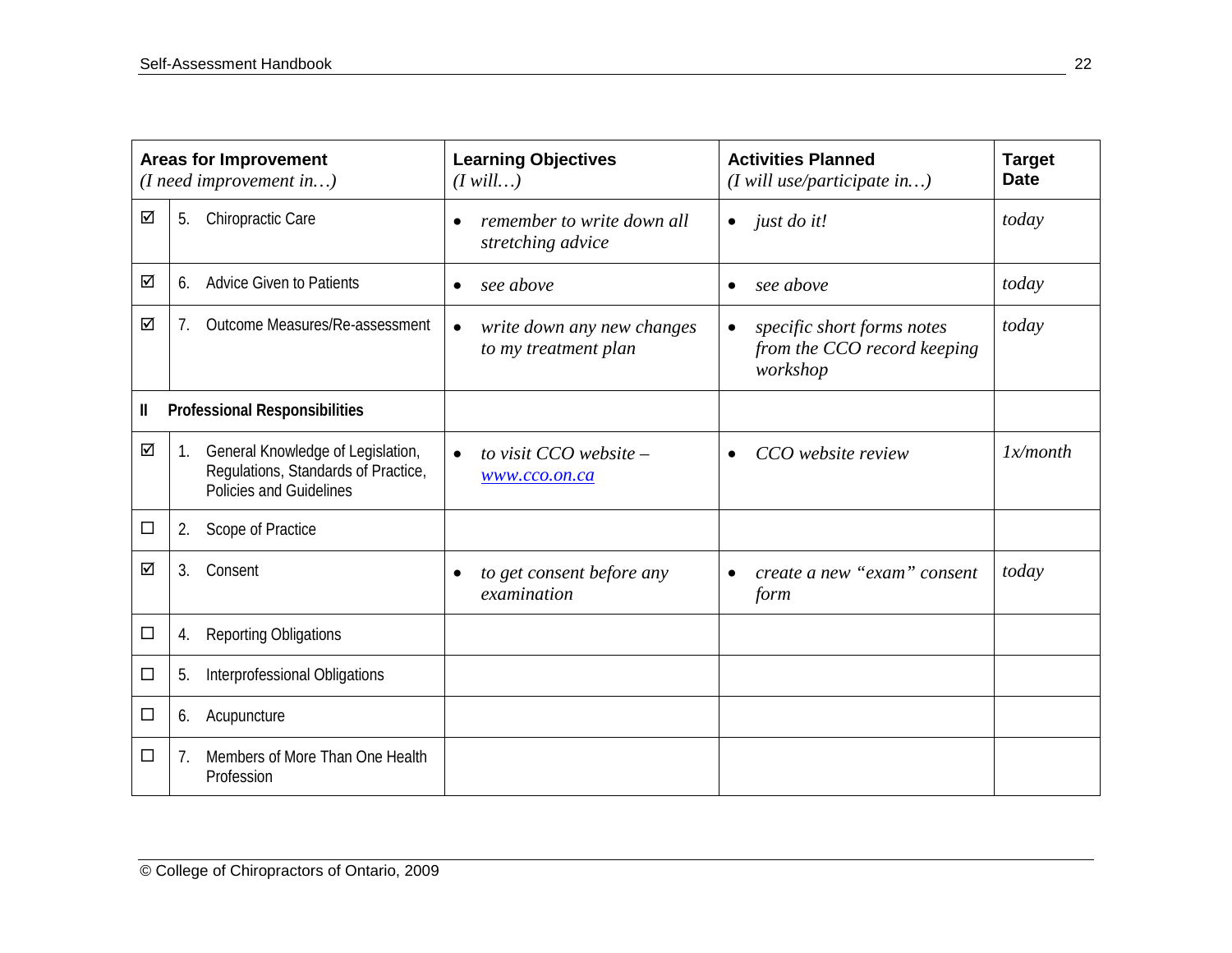| <b>Areas for Improvement</b><br>$(I \nneed \nimprovement \nin)$  |                                                    | <b>Learning Objectives</b><br>$(I$ will)                 | <b>Activities Planned</b><br>$(I$ will use/participate in)                               | <b>Target</b><br><b>Date</b> |
|------------------------------------------------------------------|----------------------------------------------------|----------------------------------------------------------|------------------------------------------------------------------------------------------|------------------------------|
| $\Box$                                                           | Chiropractic Care of Animals<br>8.                 |                                                          |                                                                                          |                              |
| ☑                                                                | Orthotics<br>9.                                    | get a separate consent for<br>$\bullet$<br>orthotics     | review S-013: consent and<br>$\bullet$<br>obtain separate consent for<br>orthotics       | end of this<br>month         |
|                                                                  | 10. Conflict of Interest in Commercial<br>Ventures | $\bullet$                                                | $\bullet$                                                                                |                              |
| $\Box$                                                           | <b>Best Practices</b><br>11.                       |                                                          |                                                                                          |                              |
| Ш                                                                | Communications                                     |                                                          |                                                                                          |                              |
| ☑                                                                | Communications                                     | <i>improve my handwriting</i><br>$\bullet$<br>legibility | explore going to "paperless"<br>$\bullet$<br>office that uses more<br>standardized forms | next Parker<br>seminar       |
| IV                                                               | <b>Office Policies</b>                             |                                                          |                                                                                          |                              |
| ☑                                                                | Record Keeping<br>1.                               | $legibility - see above$<br>$\bullet$                    | see above<br>$\bullet$                                                                   |                              |
| ☑                                                                | Management and Financial Policies<br>2.            | to disclose my fee schedule<br>$\bullet$                 | make fee schedule part of<br>$\bullet$<br>patient take-home paperwork                    | next staff<br>meeting        |
| $\Box$                                                           | 3.<br>Advertising                                  |                                                          |                                                                                          |                              |
| V<br><b>Continuing Education and Professional</b><br>Development |                                                    |                                                          |                                                                                          |                              |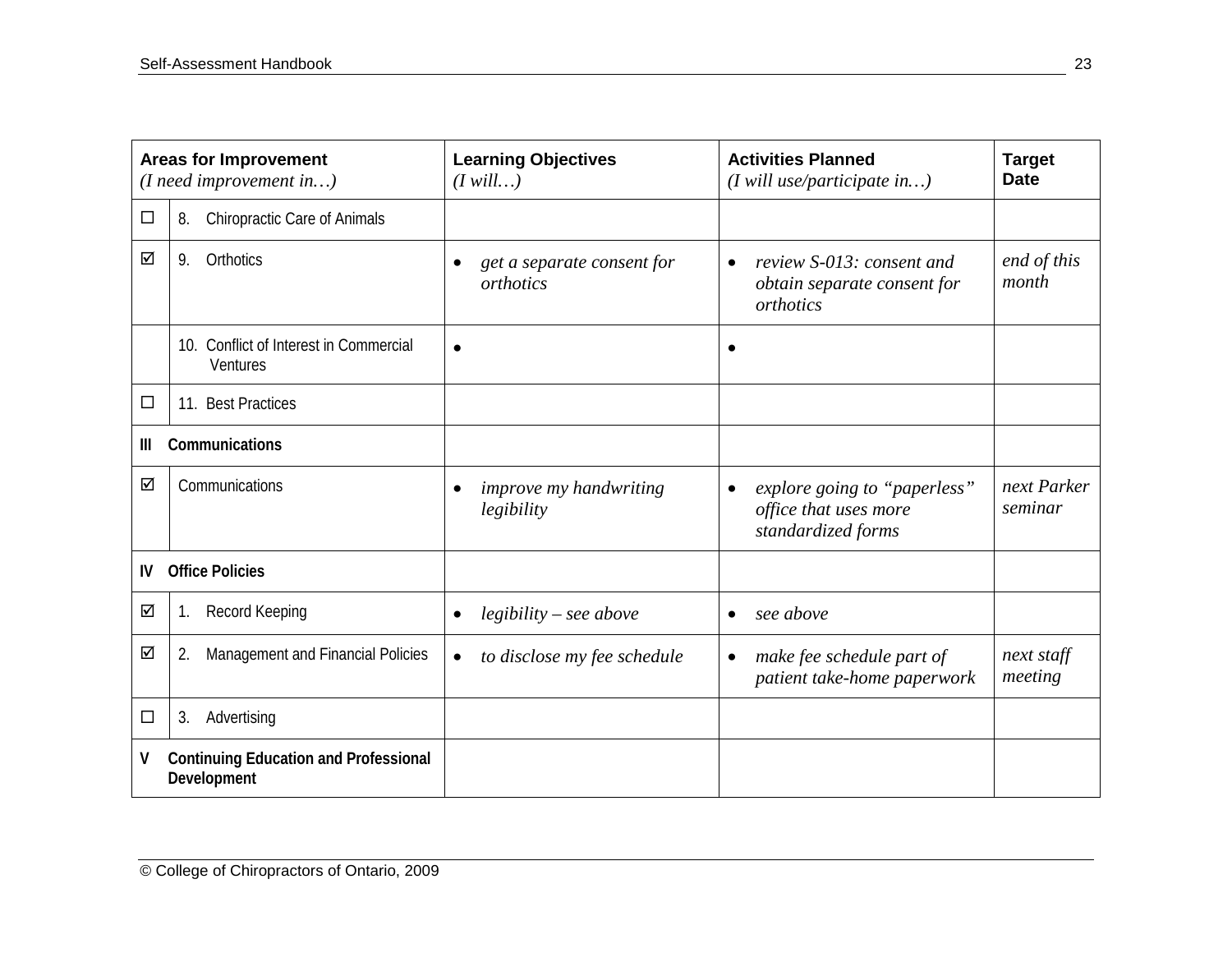| <b>Areas for Improvement</b>    |                                                             | <b>Learning Objectives</b>               | <b>Activities Planned</b>                    | <b>Target</b> |
|---------------------------------|-------------------------------------------------------------|------------------------------------------|----------------------------------------------|---------------|
| $(I \nneed \nimprovement \nin)$ |                                                             | $(I \text{ will} \dots)$                 | $(I$ will use/participate in)                | <b>Date</b>   |
| ☑                               | <b>Continuing Education and Professional</b><br>Development | to learn more in a diversity of<br>areas | take radiology course at<br>٠<br><b>CMCC</b> | next year     |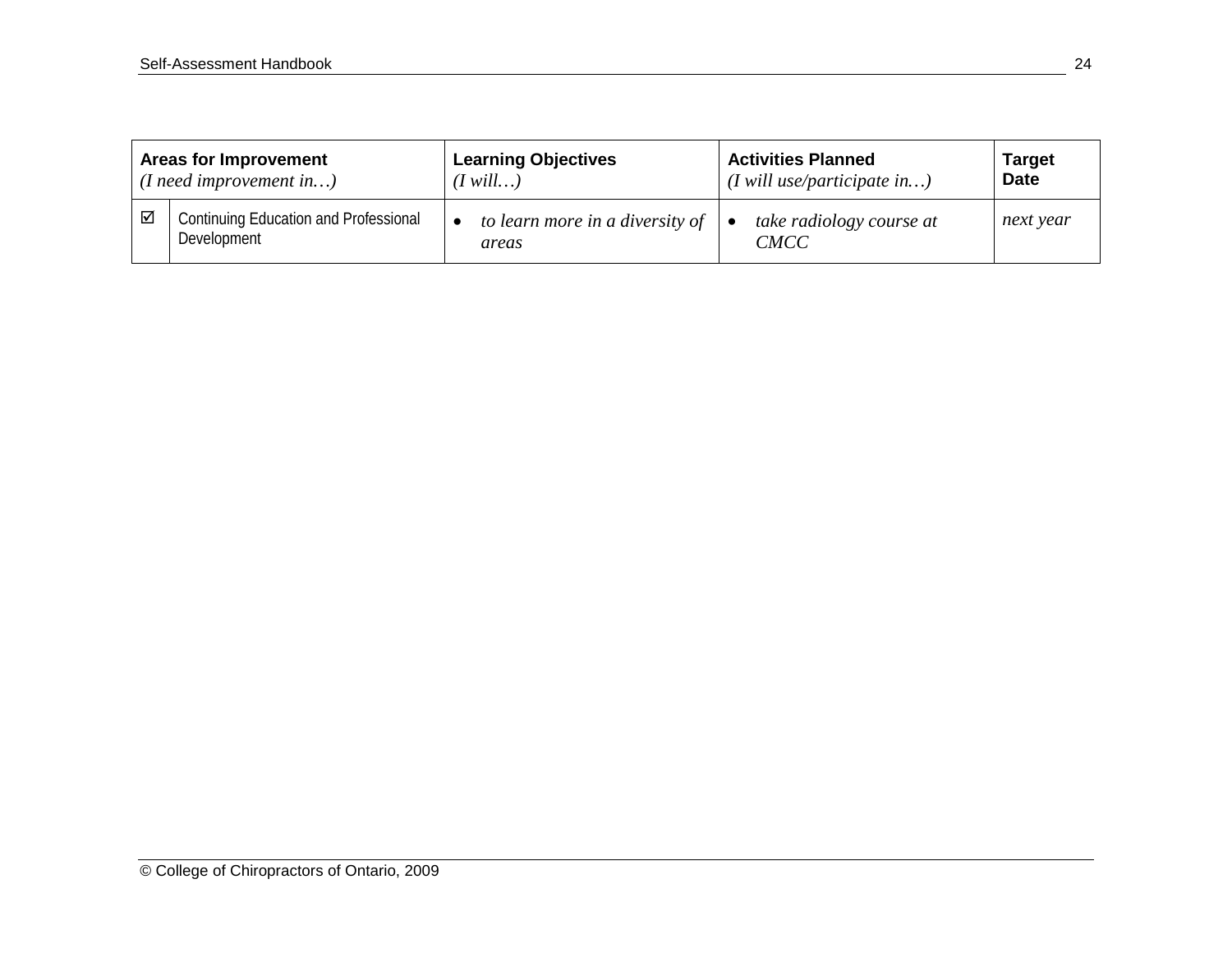# **VII Plan of Action Summary Sheet – Example of a Poorly Completed Summary Sheet**

*Please complete this section based on the "Learning Objectives (based on what I learned in this section, I will…)" sections.* 

 $[\nabla] = I$  need improvement in...]

| <b>Areas for Improvement</b><br>(I need improvement in) |    |                                                             | <b>Learning Objectives</b><br>$(I$ will)    | <b>Activities Planned</b><br>$(I$ will use/participate in) | <b>Target</b><br><b>Date</b> |
|---------------------------------------------------------|----|-------------------------------------------------------------|---------------------------------------------|------------------------------------------------------------|------------------------------|
|                                                         |    | Doctor-Patient Relationship                                 |                                             |                                                            |                              |
| $\Box$                                                  | 1. | <b>History Taking</b>                                       |                                             |                                                            |                              |
| $\Box$                                                  |    | Patient's Main Concern (the<br>A)<br>Problem)               |                                             |                                                            |                              |
| $\Box$                                                  |    | General Information about the<br>B)<br>Patient (the Person) |                                             |                                                            |                              |
| ☑                                                       | 2. | <b>Physical Assessment</b>                                  | write it all down<br>٠                      | just do it now<br>$\bullet$                                |                              |
| $\Box$                                                  | 3. | Diagnosis/Clinical Impression                               |                                             |                                                            |                              |
| $\Box$                                                  | 4. | <b>Report of Findings</b>                                   |                                             |                                                            |                              |
| ☑                                                       | 5. | Treatment/Care                                              | $3x$ /week – doing SMT re-<br>٠<br>evaluate |                                                            |                              |
| □                                                       | 6. | <b>Advice Given to Patients</b>                             |                                             |                                                            |                              |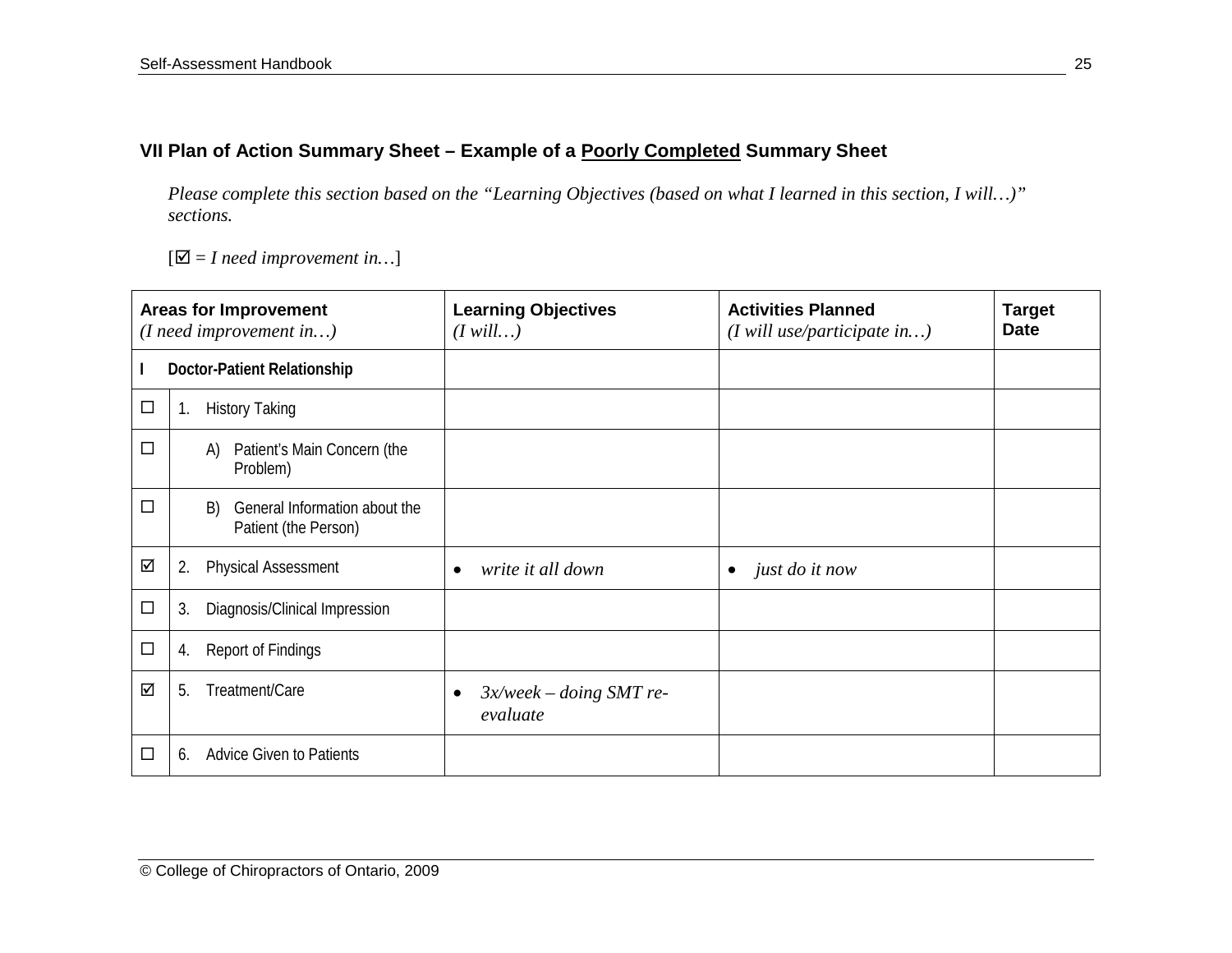| <b>Areas for Improvement</b><br>$(I \nneed \nimprovement \nin)$ |                                                                                                           | <b>Learning Objectives</b><br>$(I$ will)           | <b>Activities Planned</b><br>$(I$ will use/participate in) | <b>Target</b><br><b>Date</b> |
|-----------------------------------------------------------------|-----------------------------------------------------------------------------------------------------------|----------------------------------------------------|------------------------------------------------------------|------------------------------|
| ☑                                                               | Outcome Measures/Re-assessment<br>7.                                                                      | do them<br>$\bullet$                               | attending record keeping<br>$\bullet$<br>workshop          | on/before<br>$24^{th}$ visit |
| Ш                                                               | <b>Professional Responsibilities</b>                                                                      |                                                    |                                                            |                              |
| $\Box$                                                          | General Knowledge of Legislation,<br>1.<br>Regulations, Standards of Practice,<br>Policies and Guidelines |                                                    |                                                            |                              |
| $\Box$                                                          | 2.<br>Scope of Practice                                                                                   |                                                    |                                                            |                              |
| ☑                                                               | Consent<br>3.                                                                                             | make new form<br>$\bullet$                         | get staff to do it<br>$\bullet$                            | next week                    |
| $\Box$                                                          | <b>Reporting Obligations</b><br>4.                                                                        |                                                    |                                                            |                              |
| □                                                               | Interprofessional Obligations<br>5.                                                                       |                                                    |                                                            |                              |
| □                                                               | Acupuncture<br>6.                                                                                         |                                                    |                                                            |                              |
| $\Box$                                                          | <b>Dual Registrants</b><br>7.                                                                             |                                                    |                                                            |                              |
| ☑                                                               | Chiropractic Care of Animals<br>8.                                                                        | take a course to get a<br>$\bullet$<br>certificate | call Dr. Asterisk, who did the<br>$\bullet$<br>course      | today                        |
| ☑                                                               | Orthotics<br>9.                                                                                           | follow up with patients<br>$\bullet$               |                                                            | always                       |
| $\Box$                                                          | 10. Best Practices                                                                                        |                                                    |                                                            |                              |